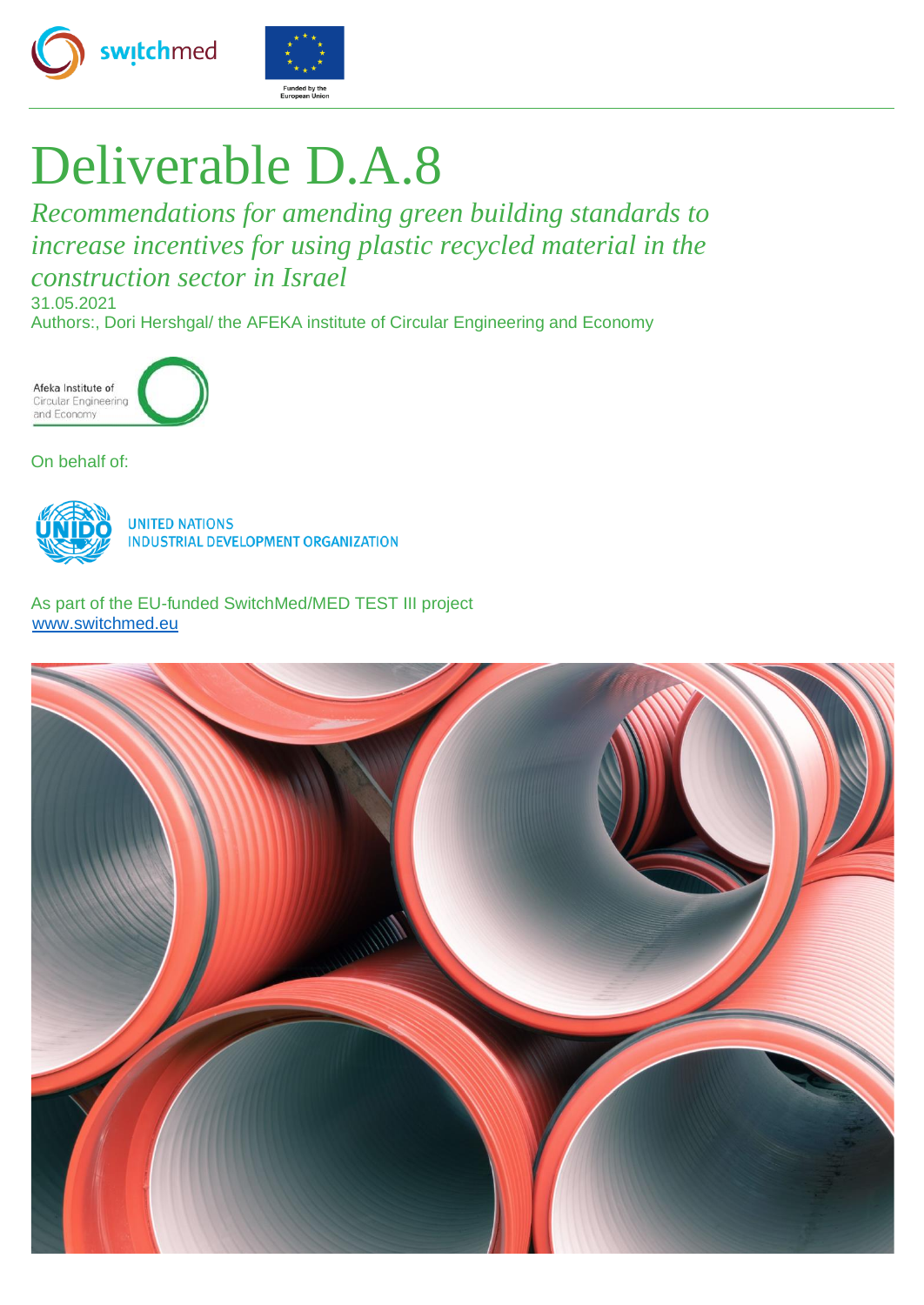



# Executive summary

Work has been going on globally to integrate recycled plastic in the infrastructure and construction sector, and numerous organizations are developing work programs and technologies. National and voluntary building standards such as BREEAM and LEED also address the topic and award points to products/solutions with recycled (plastic) content.

In chapters 1-2 we will briefly describe the global efforts. In chapters 3-4 we describe opportunities and recommendations for inclusion in the Israeli market.

#### **Suggested elements to consider:**

- Policymakers and procurers need to decide whether minimum standards on recycled content are voluntary or mandatory and how many points they award for higher than minimum compliance
- Verification of recycled material could be an issue and should be addressed
- Integration of recycled material can take place across all life cycle stages of the building: construction, use phase, overhaul, demolition, development of the construction site surrounds the building.
- Supportive waste management policy can impact construction decisions. Examples are landfill bans for construction waste, or criteria for accepted C&DW at landfills - Extend EPR to the plastic used in construction.
- Adopt a certification scheme for recycled content (see annex 1 for a list of such schemes)
- Integration of recycled plastic into specific national standards and public works specs is possible and should be promoted (see chapter 4)
- Procurement of products containing recycled content is practical as the offering in this market is expanding
- Begin to manage the data on building content through "building passports", and conduct demolition audits prior to demolition works to salvage materials for recycling/reuse





Generalitat de Catalunya<br> **Agència de Macció Cimàtica, de l'Agència de Macció de Alimentació i Acció Cimàtica**<br>
Catalunya Catalunya

Funded by



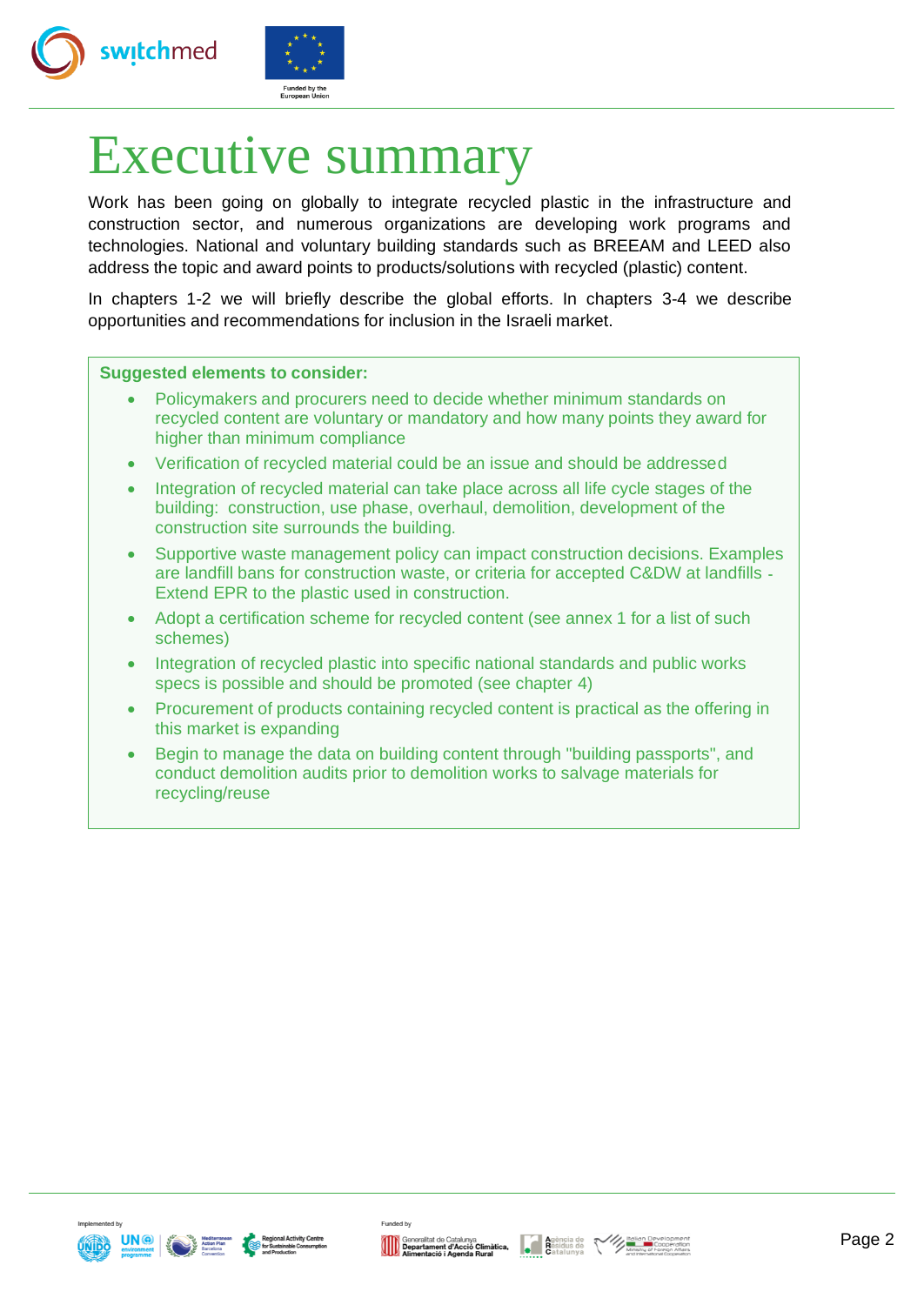



# **Contents**

| 3. ISRAELI BUILDING AND CONSTRUCTION STANDARDS, AND PUBLIC BODIES BUILDINGS     |  |
|---------------------------------------------------------------------------------|--|
|                                                                                 |  |
| <b>4. RECOMMENDATIONS FOR INTEGRATING RECYCLED PLASTIC IN ISRAELI STANDARDS</b> |  |
|                                                                                 |  |

# <span id="page-2-0"></span>**Table of Figures**







Funded by



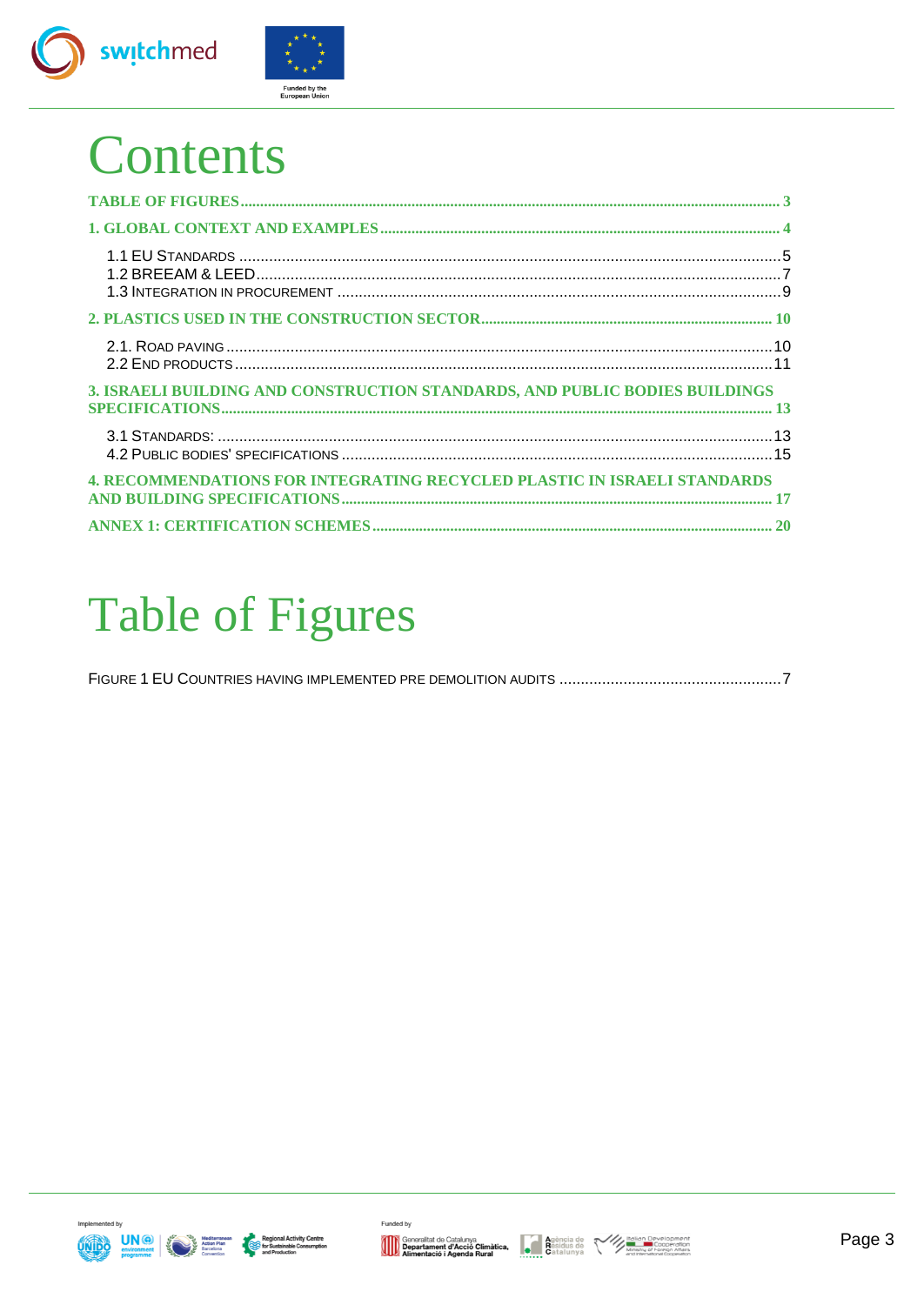



# <span id="page-3-0"></span>1. Global Context and Examples

This review is focused on products and processes in the construction and infrastructure sectors that can use recycled plastic. In this context we are referring to these main plastic materials:

- High-density polyethylene (HDPE)
- Low-density polyethylene (LDPE)
- Polystyrene (PS) & Expanded Polystyrene (EPS)
- Polypropylene (PP)
- Polyethylene Terephthalate (PET)

The use of recycled (plastic) materials in building materials and works is prevalent in several international standards:

- $CEN/TC$  249: (EN 15343:2007) "Plastics  $-$  Quality requirements for the application of plastic recyclates in products/Guidelines for the development of standards for recycled plastics".
- [CEN/TC 155:](https://standards.cen.eu/dyn/www/f?p=204:110:0::::FSP_PROJECT,FSP_ORG_ID:72729,6137&cs=19F48C6EF167E39A23B85C1CDCF67F781) "Plastics pipes and fittings Utilization of thermoplastics recyclates".
- [ISO 21930:2017:](https://www.iso.org/standard/61694.html) "Sustainability in buildings and civil engineering works Core rules for environmental product declarations of construction products and services". - [ISO](https://www.iso.org/standard/77445.html)  [20819:"](https://www.iso.org/standard/77445.html)Plastics- Wood-plastic recycled composites (WPRC)". <sup>1</sup>

[The International Green Construction Code](https://www.ashrae.org/File%20Library/Technical%20Resources/Bookstore/2018-IgCC_preview_1102.pdf) (2018) regulates the construction of new and existing commercial buildings (mainly used in the US). Several sections contain frameworks for the use of recycled content:

▪ Section 901.4.1.1.1 "**Recycled Content**" states: the recycled content of material shall be the **postconsumer recycled content plus one-half of the pre-consumer recycled content determined by weight (mass).** The recycled fraction of the material in a product or an assembly shall then be multiplied by the cost of the product or assembly to determine its contribution to the 10% requirement.

Singapore has set itself the goal to get 80% of its building stock (excluding logistics and industrial facilities) certified with its [Green Mark tool](https://www1.bca.gov.sg/buildsg/sustainability/green-mark-certification-scheme) by 2030. To encourage recycling, points are given to the following actions as stated in its [Technical Guide and Requirements:](https://www1.bca.gov.sg/docs/default-source/docs-corp-buildsg/sustainability/gm-rb-2016-technical-guide-_rev010120.pdf?sfvrsn=c6fb9fe_2)

- Design stage (p.113):

<sup>1</sup> Other **general standards** that could indirectly play a role: [CEN/TC 350:](https://standards.cen.eu/dyn/www/f?p=204:7:0::::FSP_ORG_ID:481830&cs=181BD0E0E925FA84EC4B8BCCC284577F8) "Sustainability of Construction works", [EN](https://www.nen.nl/en/nen-en-15978-2011-en-165395) [15978:2011:](https://www.nen.nl/en/nen-en-15978-2011-en-165395) "Sustainability of construction works – Assessment of environmental performance of buildings – Calculation Method", [ISO 219310-1:2010:](https://www.iso.org/standard/45559.html) "Sustainability in Building Construction – Framework for methods of assessment of the environmental performance of construction works"[, ISO 21929-1:2011:](https://www.iso.org/standard/46599.html) "Sustainability in building construction — Sustainability indicators — Part 1: Framework for the development of indicators and a core set of indicators for buildings", [EN 14942:](https://www.nen.nl/en/nen-en-15942-2011-en-164100) "Sustainability of construction works - Environmental product declarations -Communication format business-tobusiness[", EN 15804:2012+A2:2019:"](https://www.nen.nl/en/nen-en-15804-2012-a2-2019-en-265036)Sustainability of construction works - Environmental product declarations - Core rules for the product category of construction products" (EDP[\), ISO](https://www.iso.org/standard/61694.html)  [21930:2017:](https://www.iso.org/standard/61694.html) "Sustainability in buildings and civil engineering works — Core rules for environmental product declarations of construction products and services", [ISO 14040:2](https://www.iso.org/standard/37456.html)006:

<sup>&</sup>quot;Environmental management — Life cycle assessment — Principles and framework".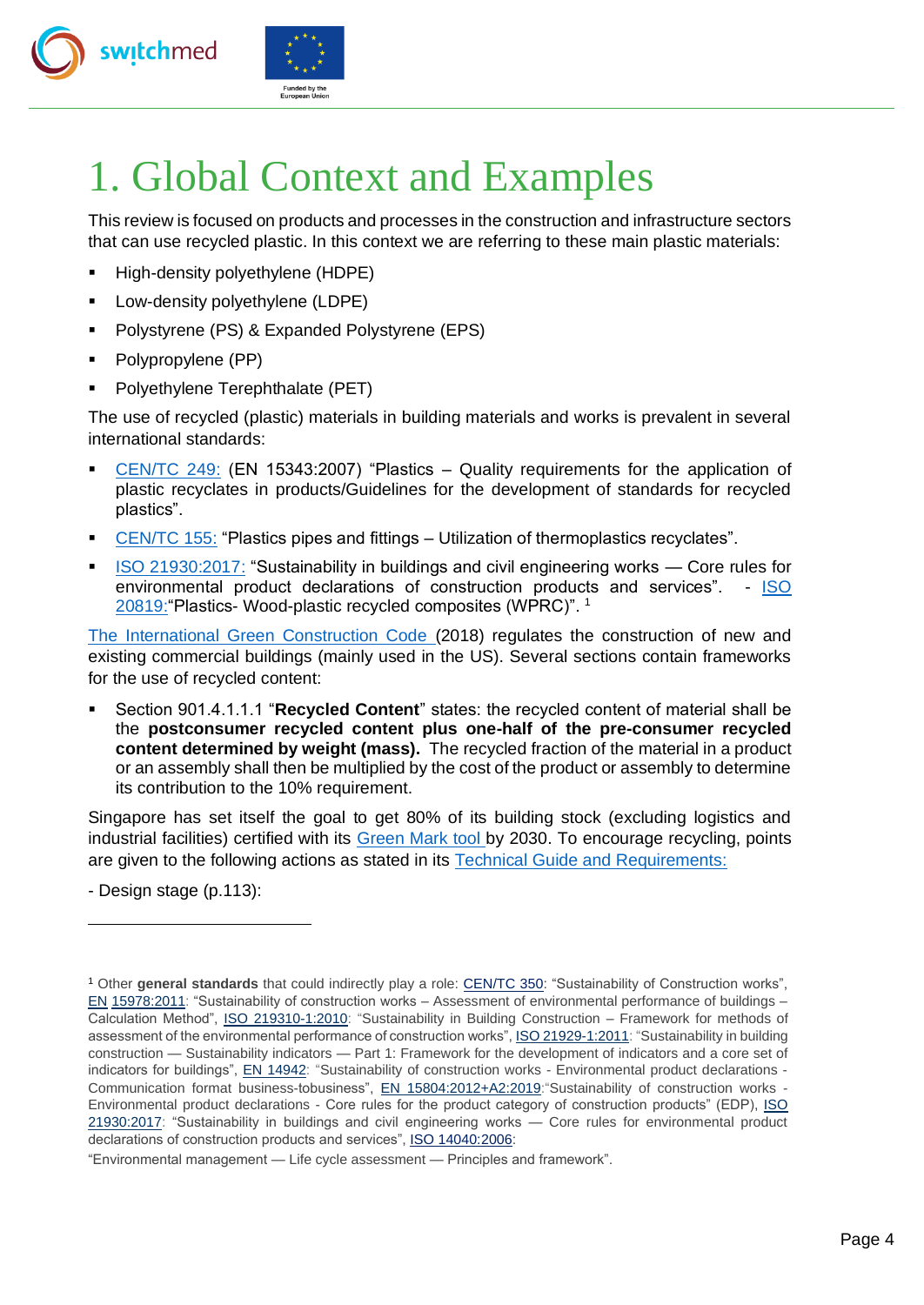



- Pre-demolition assessment records of demolition site showing clear recovery/ recycling targets and **estimated quantities of salvageable materials**.
- Waste management plans such as plan layout showing locations of **recycling bins for collection and storage** of different recyclable waste, records of waste movement from site to recycling facilities, proposed usage of the various types of recovered waste

# <span id="page-4-0"></span>1.1 EU Standards

EC [Roadmap to a Resource Efficient Europe](https://eur-lex.europa.eu/LexUriServ/LexUriServ.do?uri=COM:2011:0571:FIN:EN:PDF) 2020 milestones for the building sector include a specification that 70% of non‐hazardous construction and demolition waste will be recycled (while keeping in mind the **Red Lists for Building Materials** which contain chemicals that have been designated as harmful to living creatures, including humans, or the environment. Examples of these lists are the [list of the Living Building Challenge](https://living-future.org/declare/declare-about/red-list/) [o](https://living-future.org/declare/declare-about/red-list/)[r](https://www.c2ccertified.org/resources/detail/cradle-to-cradle-certified-banned-list-of-chemicals) [the Cradle to Cradle](https://www.c2ccertified.org/resources/detail/cradle-to-cradle-certified-banned-list-of-chemicals)  [Banned List of Chemicals.\)](https://www.c2ccertified.org/resources/detail/cradle-to-cradle-certified-banned-list-of-chemicals) While not specific to the construction sector, the roadmap also discusses extend producer responsibility to the full life cycle of the products they make (including via new business models, through guidance on take-back and recycling schemes and support for repair services) which could also be applied to materials in construction.

[Level\(s\):](https://ec.europa.eu/environment/topics/circular-economy/levels_en) **a framework of the European Commission to help design and construct sustainable buildings with the whole lifecycle in mind (**leverages [CEN/TC 350](https://standards.cen.eu/dyn/www/f?p=204:7:0::::FSP_ORG_ID:481830&cs=181BD0E0E925FA84EC4B8BCCC284577F8) standards for sustainable construction). Created the [One Click LCA tool;](https://www.oneclicklca.com/levels-tool/) LCA software for buildings (complies with 40+ certifications and EN/ISO standards).

The Commission has introduced [a](https://ec.europa.eu/energy/topics/energy-efficiency/energy-efficient-buildings/renovation-wave_en) [renovation wave](https://ec.europa.eu/energy/topics/energy-efficiency/energy-efficient-buildings/renovation-wave_en) [of](https://ec.europa.eu/energy/topics/energy-efficiency/energy-efficient-buildings/renovation-wave_en) public and private buildings, as part of the [European Green Deal.](https://ec.europa.eu/info/strategy/priorities-2019-2024/european-green-deal_en) The strategy for this "wave" is called ["](https://eur-lex.europa.eu/legal-content/EN/TXT/?qid=1603122220757&uri=CELEX:52020DC0662) [A Renovation Wave for](https://eur-lex.europa.eu/legal-content/EN/TXT/?qid=1603122220757&uri=CELEX:52020DC0662)  [Europe -](https://eur-lex.europa.eu/legal-content/EN/TXT/?qid=1603122220757&uri=CELEX:52020DC0662) [greening our buildings, creating jobs, improving lives",](https://eur-lex.europa.eu/legal-content/EN/TXT/?qid=1603122220757&uri=CELEX:52020DC0662) and includes the following:

[…full **integration of circularity principles across the value chain**: sourcing safe, sustainable, and secondary raw materials, **reuse and recycling, and waste management**. Industrialization can trigger a virtuous circle between higher demand for deeper renovation and falling costs for smarter and more sustainable products.

The Commission **promotes the environmental sustainability of building solutions and materials**, including wood and bio-based materials, **nature-based solutions, and recycled materials** on the basis of **a comprehensive life-cycle assessment approach**. It will address the sustainability performance of construction products in the context of its revision of the Construction Product Regulation and it will develop **by 2023 a roadmap leading up to 2050 for reducing whole life-cycle carbon emissions in buildings**. The Commission will also accelerate work with standardization organizations on climate resilience standards for buildings.

By the end of 2024, the Commission will review the material recovery targets set in EU legislation for construction and demolition waste. **The Commission will put in place** 

**measures to increase reuse and recycling platforms and support a well functioning internal market for secondary raw materials.** Level(s), the Circular Economy principles for buildings design and the EU Construction and Demolition

Waste management protocol guide the user to apply these principles in renovation projects..]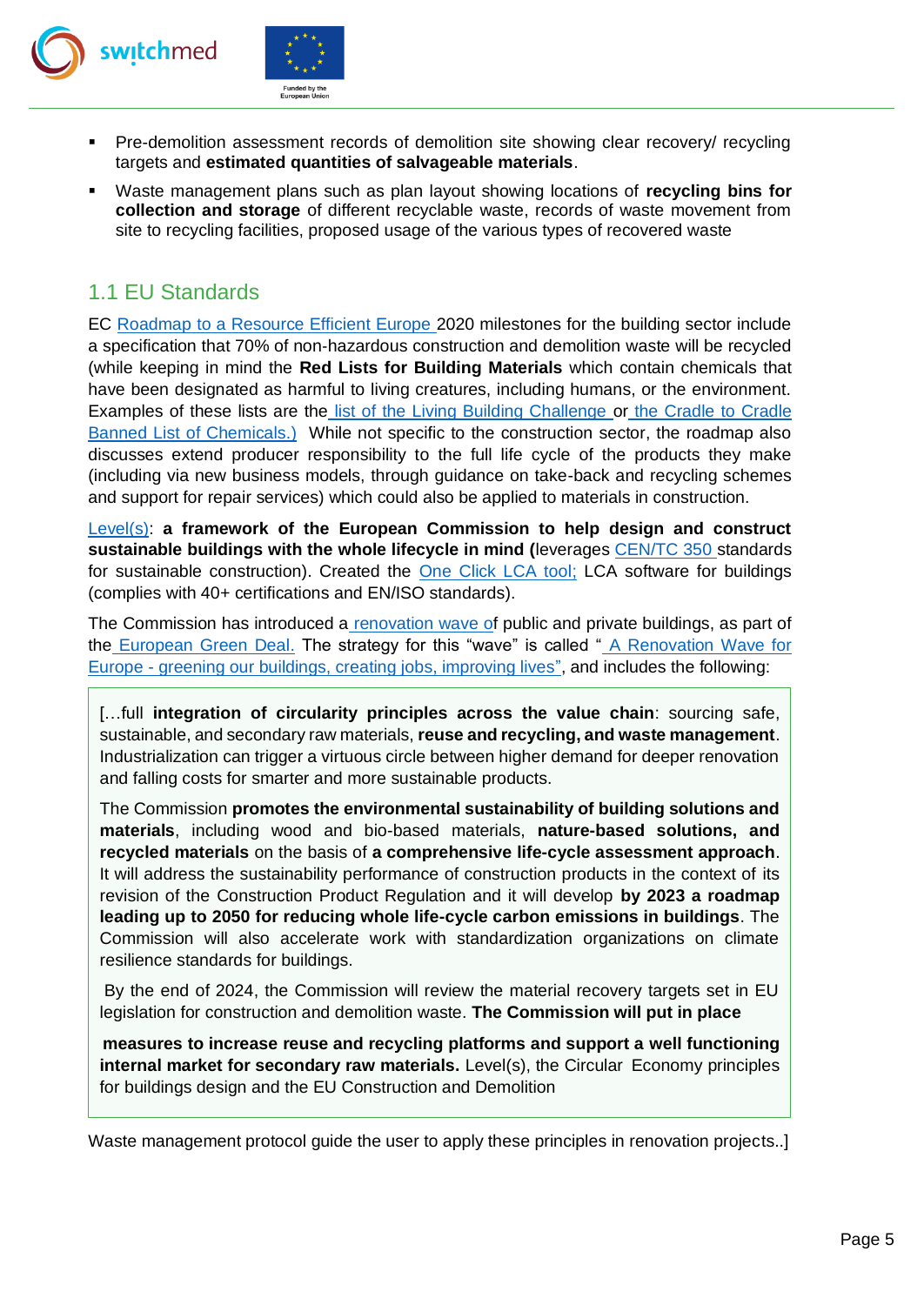



Under the [European Strategy for Plastics in a Circular Economy](https://eur-lex.europa.eu/legal-content/EN/TXT/?qid=1516265440535&uri=COM:2018:28:FIN#footnote33) [i](https://eur-lex.europa.eu/legal-content/EN/TXT/?qid=1516265440535&uri=COM:2018:28:FIN#footnote33)s it mentioned that "To further support the integration of recycled plastics in the market, the Commission will also explore more targeted sectoral interventions. For instance, certain applications in the construction and automotive sectors show good potential for uptake of recycled content (e.g. insulation materials, pipes, outdoor furniture, or dashboards).

The Circular plastic alliance report ["State of play for collected and sorted plastic waste from](https://ec.europa.eu/docsroom/documents/43694/attachments/4/translations/en/renditions/native) [construction"](https://ec.europa.eu/docsroom/documents/43694/attachments/4/translations/en/renditions/native) describes the following:

The European Commission Construction & Demolition Waste Management Protocol published in 2016 provides non-binding guidelines to improve waste identification, source separation, and collection. It promotes the use of pre-demolition audits and waste management plans which need to be carried out before any renovation or demolition project.

As laid out by the protocol a pre-demolition audit should be undertaken before the project and identify how the building should be demolished and identify any materials that should be reused recycled or treated separately E.g. hazardous materials. According to the protocol, a good pre-demolition audit should consist of:

- Information on the quantity, quality, and location in the building of all waste materials to be generated
- **.** Information on which materials should be separated at source, which materials can be recycled; and
- **.** Information about how the waste will be managed and what the recycling options are, taking into account local markets for the individual waste streams.

This process is of particular importance for construction plastics, which are often embedded in the building behind walls and under floors and roofs. such as insulation, pipes. They are also usually firmly attached to the building, such as flooring, which can be adhered to the subfloor using adhesives or windows, that need to be dismantled separately. According to the Deloitte report, 17 countries have made pre-demolition either mandatory or they are regulated regionally or voluntarily. fig 15 shows countries that have embedded the pre - demolition audits in their law in green and those that have regional requirements or voluntary codes for predemolition audits are shown in blue.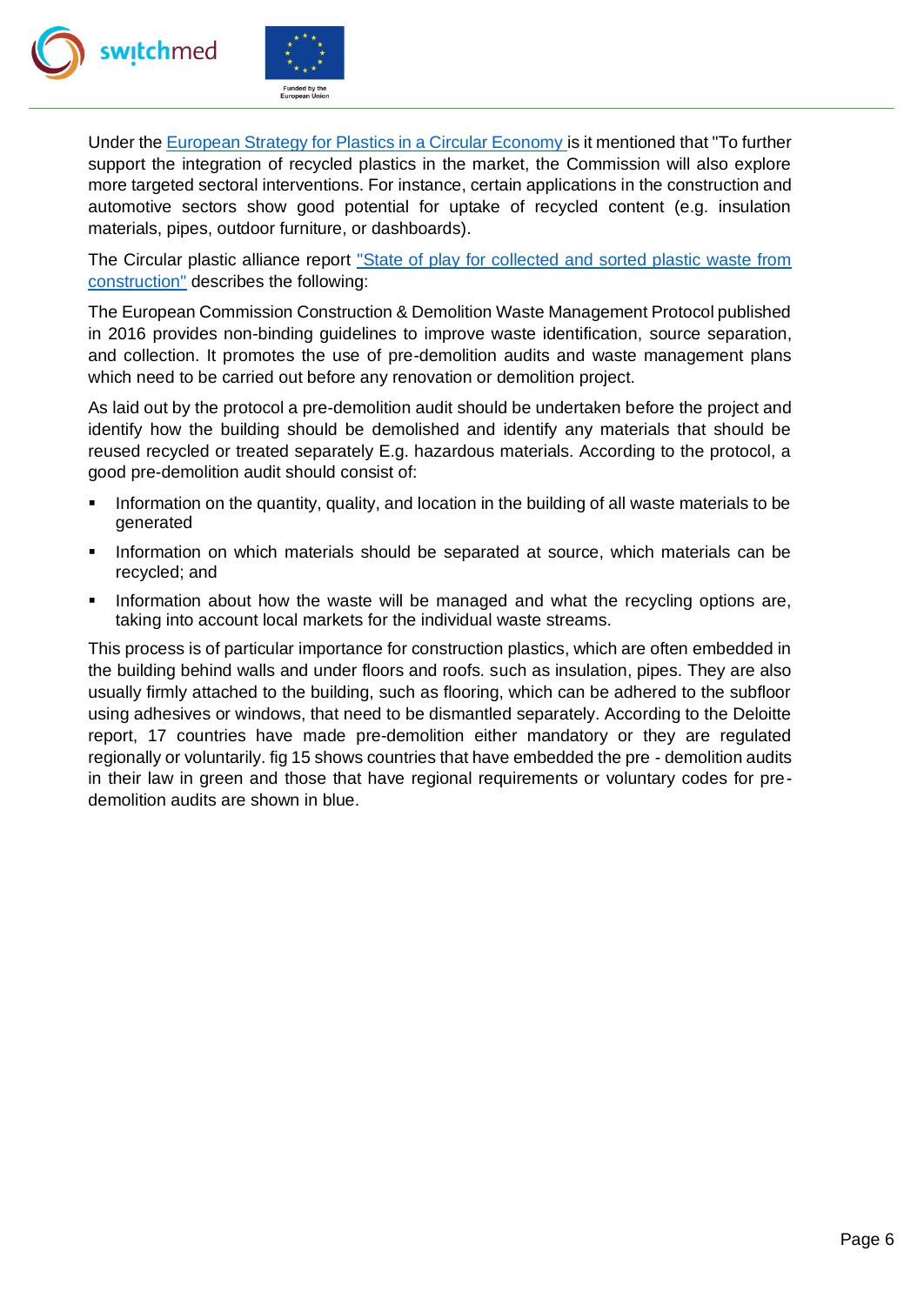





Figure 1 EU Countries having implemented pre demolition audits

<span id="page-6-1"></span>*Green, by law in country regulation*

*Blue, private sector initiative or, only in specific regions or on voluntary basis*

It should also be noted that pre-demolition audits will be greatly helped by the use of product or building passports, which identify the products used in the building, the materials they are made of, etc. These are only available in newer buildings and not mandatory, but the impact of product passports on demolition projects in the future should be significant. Digitalization will play a key role in identifying product composition at end of life and should greatly increase the potential for collection and sorting.

## <span id="page-6-0"></span>1.2 BREEAM & LEED

Many countries have developed their own green building standards, such as BREEAM (Building

Research Establishment's Environmental Assessment Method) in the UK, CASBEE (Comprehensive Assessment System for Building Environmental Efficiency) in Japan, and LEED (Leadership in Energy and Environmental Design) in the USA.

We provide here a brief overview of BREEAM and LEED specifications regarding recycled material and plastics.

[BREEAM](https://www.breeam.com/) [i](https://www.breeam.com/)s a globally used sustainability assessment method for master-planning projects, infrastructure, and buildings**.** BREEAM does this through third-party certification of the assessment of an asset's environmental, social, and economic sustainability performance, using standards developed by [BRE.](https://www.bregroup.com/) Besides BREEAM's International schemes, it also has schemes that are developed locally together with national organizations. Examples a[re](https://richtlijn.breeam.nl/1-inleiding-12)  [BREEAM-NL-2014](https://richtlijn.breeam.nl/1-inleiding-12) (together with the Dutch Green Building Council), [CEEQUAL](https://www.ceequal.com/) [\(UK's](https://en.wikipedia.org/wiki/UK) industry scheme for assessing environmental and sustainability performance in civil engineering and public realm projects), and [BREEAM ES](https://breeam.es/) [\(](https://breeam.es/)sustainable construction in Spain).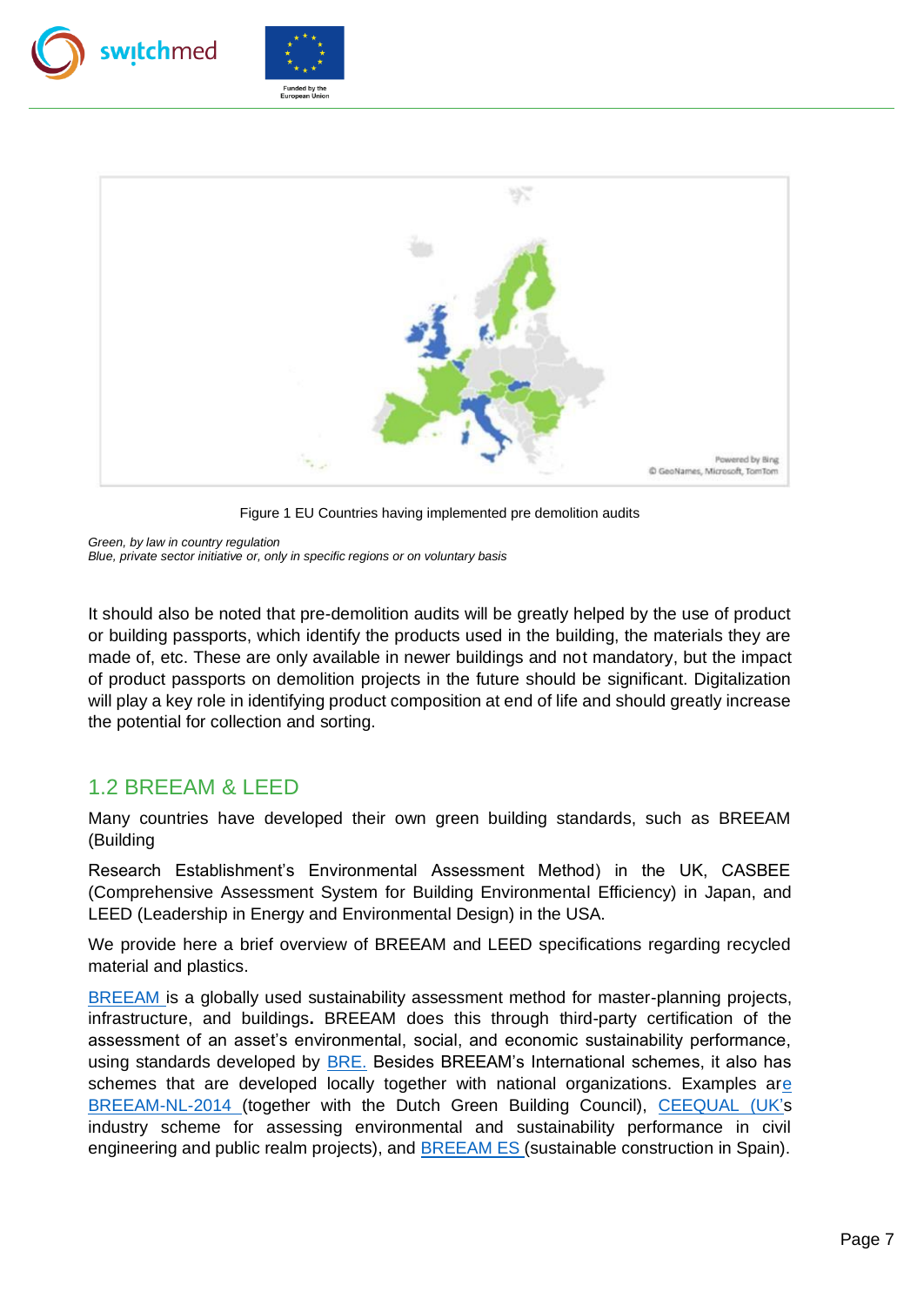

The [Technical Manual of CEEQUAL V6](https://www.ceequal.com/download/10281/) [c](https://www.ceequal.com/download/10281/)ontains the following specifications on "Reclaimed or Recycled materials (fixed) (7.4.12)":

"Where materials are re-used or recycled, the highest grade of re-use possible will be the most environmentally beneficial. There are several opportunities to re-use or recycle materials:

- Reusing or recycling materials already on-site in the new works (which will also minimize transport impacts)
- Bringing reclaimed or recycled materials from off-site without imposing high transport impacts
- Seeking opportunities for use elsewhere of reclaimed or recycled on-site materials that cannot be used on-site (also without imposing high transport impacts)
- **Ensuring that opportunities for the re-use and recycling of materials at the end of the** structure's lifetime are maximized

The following metric is suggested to report the recycled content by total project construction value:

Value (£) or Volume of recycled content per £100k construction value, using a formula such as:

Volume of recycled content in all materials implemented in permanent works  $\times 100,000$  $Total project construction value f$ 

[The BREEAM International](https://www.breeam.com/BREEAMInt2016SchemeDocument/#resources/output/10_pdf/a4_pdf/nc_pdf_printing/sd233_nc_int_2016_print.pdf) manual (used for example in the USA, Norway, and Sweden) includes the adoption of alternative means of design or construction that result in lower materials usage and lower wastage levels including off-site manufacture and use of preassembled service pods. Recycled plastics are included in their list of secondary aggregates.

Th[e](https://en.wikipedia.org/wiki/U.S._Green_Building_Council) [U.S. Green Building Council](https://en.wikipedia.org/wiki/U.S._Green_Building_Council) (USGBC) developed the Leadership in Energy and [Environmental](https://en.wikipedia.org/wiki/Leadership_in_Energy_and_Environmental_Design) [Design](https://en.wikipedia.org/wiki/Leadership_in_Energy_and_Environmental_Design) [\(](https://en.wikipedia.org/wiki/Leadership_in_Energy_and_Environmental_Design)LEED) scheme (used in 164 countries).

[LEED Materials and Resources Credit 2.1 Construction Waste Management](https://www.usgbc.org/credits/mr21) contains the following specifications:

- Achieve sustainable purchases of 50% of total purchases (by cost) during the performance period. Sustainable purchases shall meet 1 or more of the following criteria:

- Purchases contain at least 10% post-consumer and/or 20% postindustrial material.
- **Purchases contain at least 70% material salvaged from off-site or outside the organization.**
- Purchases contain at least 70% material salvaged from on-site, through an internal organization materials and equipment reuse program.
- Purchases contain at least 50% of material harvested and processed or extracted and processed within a 500 mile (800 kilometers) radius of the project.

Opportunities for integration in the Israeli green building standard SI 5281 will be discussed below.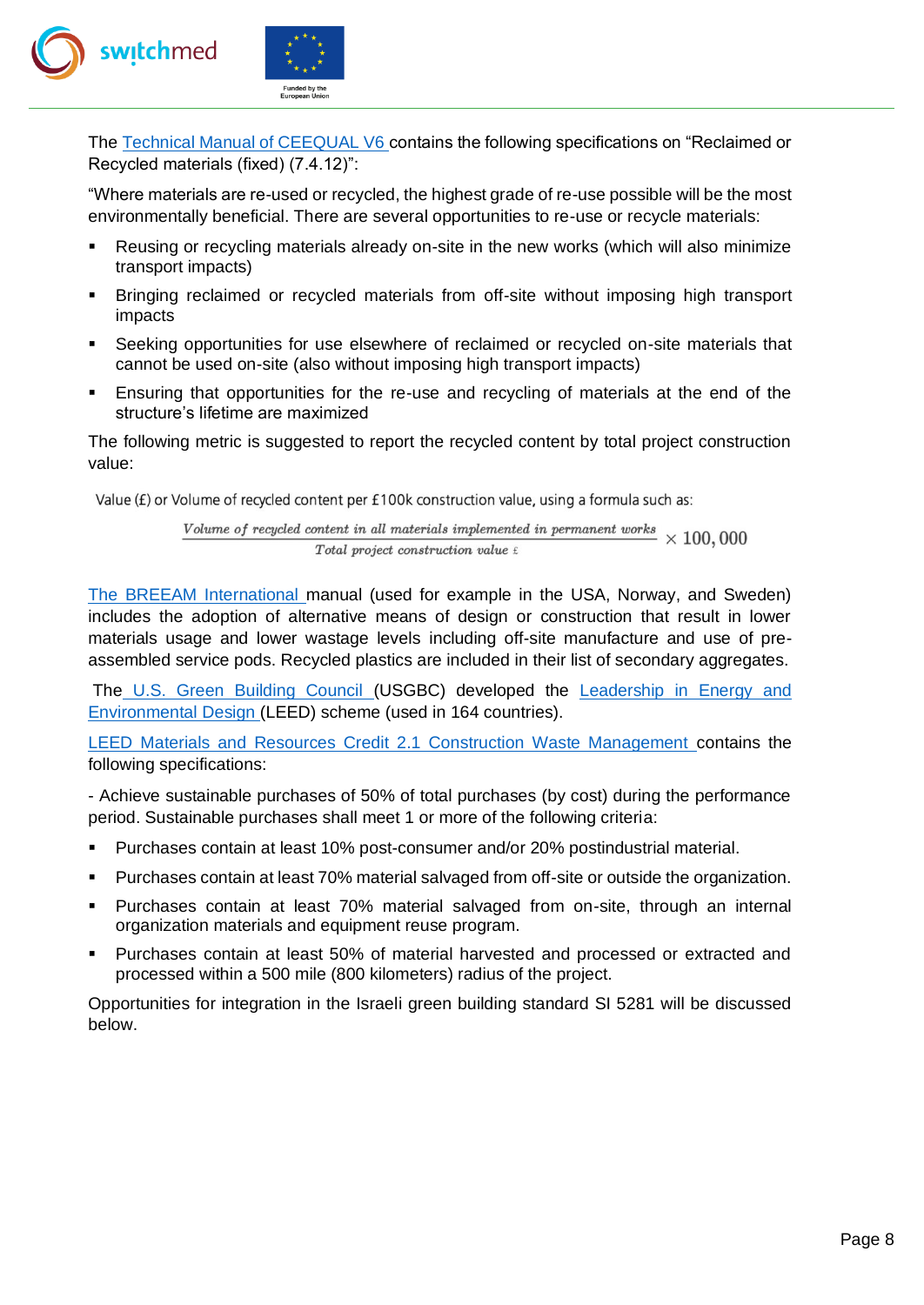



# <span id="page-8-0"></span>1.3 Integration in procurement

The municipality of Amsterdam has created a ["Roadmap voor Circulaire Gronduitgifte"](https://www.dgbc.nl/upload/files/Circulariteit/roadmap_circulaire_gronduitgifte_def_gemeente_amsterdam.pdf) (roadmap for circular land tendering – an introduction to circular construction projects).

Under the theme "Materials" under the topic "Sustainable purchasing of materials: Certification of purchased renewable materials and metals", it talks about products formulated with recycled materials and requests the following data on each element:

- **■** Materials passport / MPG/overview of all materials/elements of the building Division into main building components
- A statement of the number of elements that make up the main building part An overview of the elements (name) that make up the main building part
- The total volume of each element
- The volume of each material present in the element (this adds up to the total volume of the element, see the previous line) The Tier level of all materials, as far as this is known or can be filled in.

\*the more completed and the lower the tier level, the higher the score.

\*uses the MAT5 tool of [BREEAM-NL-2014](https://richtlijn.breeam.nl/1-inleiding-12)

Under the BREAM-NL-2014 section in "**Tier levels and compliance**", **C2C certified products (dependent on level) or Recycled materials with certified EMS for the production process of the final product**, **receive a higher rating**.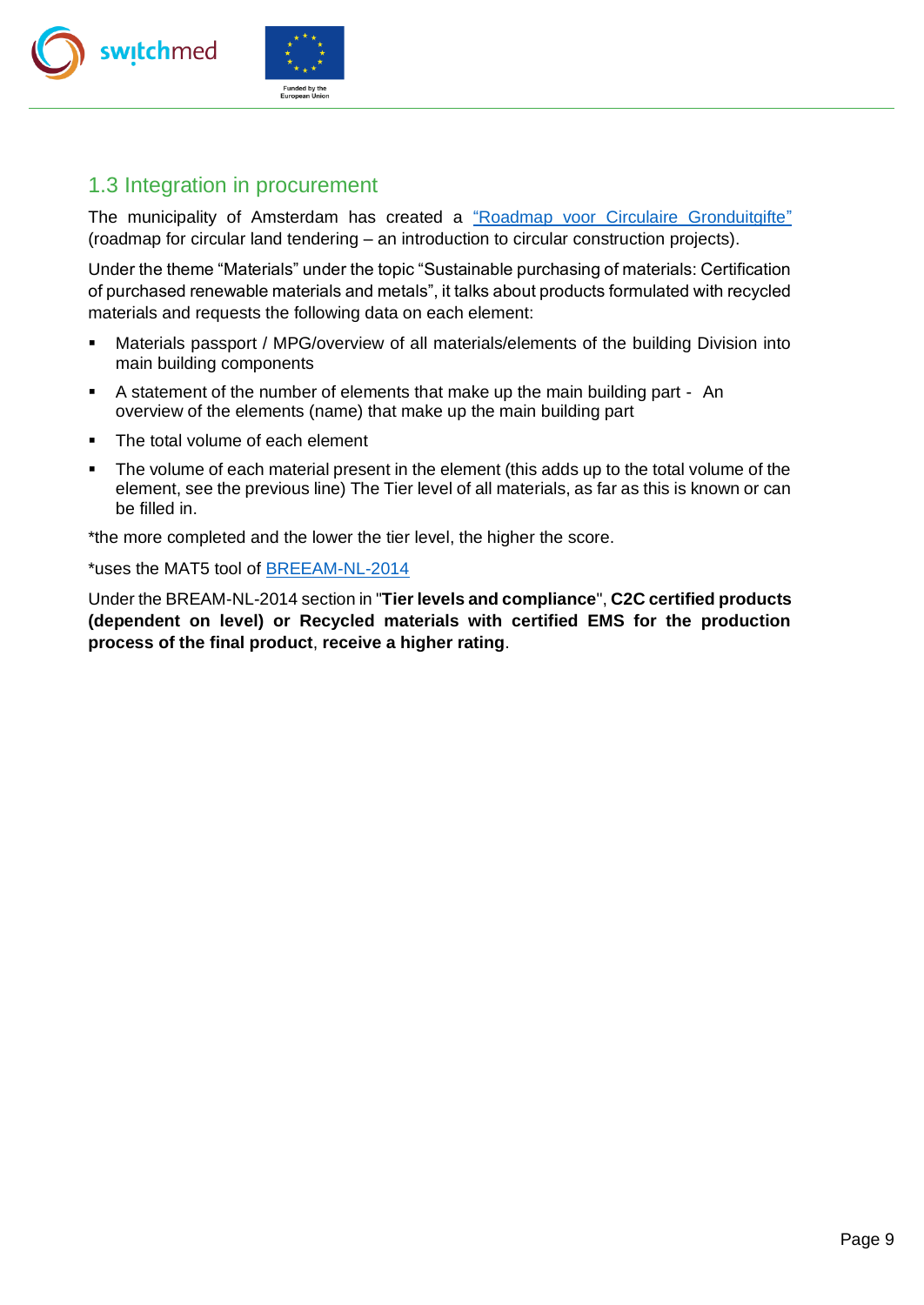



# <span id="page-9-0"></span>2. Plastics used in the construction

# sector

One needs to differentiate between disposable plastic in construction (packaging and paint products, shrink for construction products, plastic films, protective layers, bags, and other uses on the construction site) and products that are part of the building - profiles for windows and doors, pipes, ducts, insulation, wiring, end products, etc. as each type should have its own strategy.

The following organizations have workgroups active in recycled plastic in construction:

- The [alliance for sustainable building products](https://asbp.org.uk/group/plastics-in-construction) [h](https://asbp.org.uk/group/plastics-in-construction)ad published a [guide](https://asbp.org.uk/asbp-news/plastics-intro-guide) on plastic in construction
- [European Plastics Converters \(EuPC\)](http://www.plasticsconverters.eu/) [to](http://www.plasticsconverters.eu/)gether with [PlasticsEurope](http://www.plasticseurope.org/) has a dedicated site ["plastics in construction"](http://www.plasticsinconstruction.com/)
- The association of plastic manufacturers has a dedicated site ["plastics in building and](https://www.plasticseurope.org/en/about-plastics/building-construction) [construction"](https://www.plasticseurope.org/en/about-plastics/building-construction)

Main applications found around the world for recycled plastic in construction are in the following fields/products:

# <span id="page-9-1"></span>2.1. Road paving

Road paving is gaining attention as a sink that could use recycled plastic in large quantities. The British government had published a [study](https://www.gov.uk/research-for-development-outputs/using-waste-plastics-in-road-construction#abstract) and there is also [scientific literature](https://www.mdpi.com/2071-1050/12/20/8594) on the topic. The current recommendation is to use plastic mainly in side-roads. Applications and tech[n](https://www.worldhighways.com/wh6/feature/bangalore-dumfries-plastic-waste-technology-reinforcing-our-roads)ology providers are known for example in *India*, in the Netherlands – for example with the Dutch company [Plastic Road,](https://plasticroad.com/en) and in the [USA.](https://technisoilind.com/index.html) Recently, researchers have shown that [single-use plastic protective equipment](https://www.sciencedirect.com/science/article/pii/S0048969721005957) can be also used as recyclates for road paving.

Integration of plastic [in the pavement](https://www.revistaespacios.com/a20v41n21/a20v41n21p24.pdf) is showing interesting promise and a research project is currently being conducted at the Plastic Center at Shenkr college to develop a local solution.

Finally, integration into [concrete](https://www.researchgate.net/publication/336114381_Utilization_of_Waste_Plastic_in_Concrete) [i](https://www.researchgate.net/publication/336114381_Utilization_of_Waste_Plastic_in_Concrete)s also showing promise (also [here\),](https://www.weforum.org/agenda/2020/12/co2-can-help-the-construction-industry-thrive-heres-how/) while another report covering the use of recyclates in construction barely mentions plastics as a source (expect a brief mentioning of PS on page 9). There is current work by the plastic center (Technion) together with Greenmix to work on separating plastic waste from C&DW and using it as filler in asphalt or as fuel for cement kilns.

**RPMA - recyclable plastic modified asphalt** Dow projects to build more than 100 Km of asphalt roads containing recycled plastic across Asia, North America, and Latin America<sup>1</sup>.

The technology seems promising, but it is relatively new and therefore needs to be tested cautiously over a long time to make sure they comply with bitumen specifications.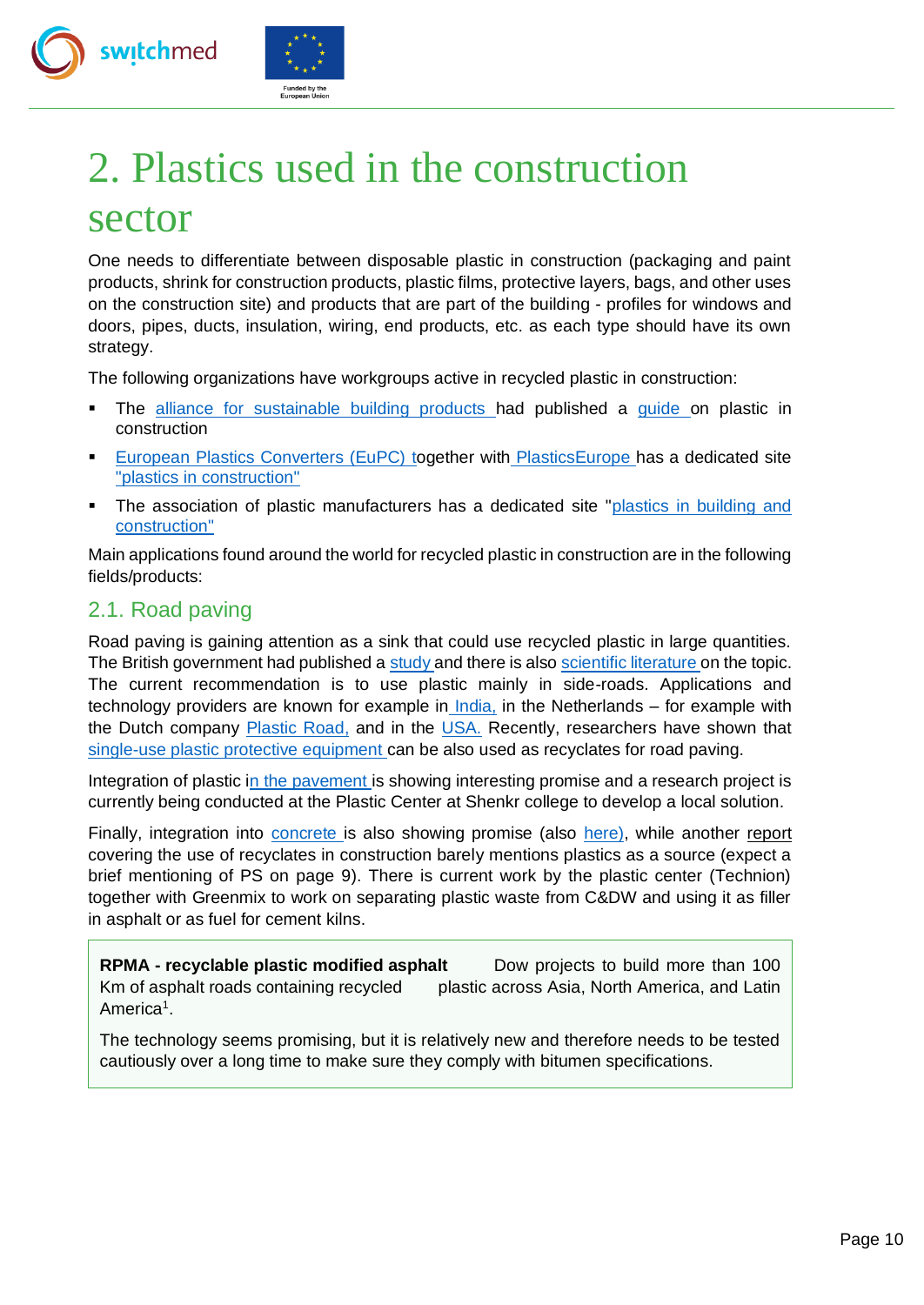



## <span id="page-10-0"></span>2.2 End products

End products using recycled plastic content are numerous. While providers in Israel are not so abundant, if procurers send a clear signal – the market can sway to include more of these solutions. Examples for applications:

- **Gas and pressure pipes (From the [Polyolefin CE platform\)](https://pcep.eu/circular-polyolefins) Polyolefin pipes are often** replacing metallic systems, mainly due to their superior resistance to corrosion, abrasion, and chemical attack. They also have a wide operating temperature range up to 95°C and can provide fusion-welded leak-proof jointing. Polyolefin piping systems are fast becoming the most commonly used drinking water, wastewater, and natural gas distribution piping systems in the world.
- **E** Household wire Polyolefin shrink tubing is widely used around household wires because they possess good chemical, electrical and physical properties. Besides providing extra durability and heat resistance, heat shrink tubing is also designed to give a perfect fit and does not come off with age or use.
- **Construction material** The LIFE [Repolyuse](https://life-repolyuse.com/en/) project tries to recycle PU into construction material
- **Protective materials for construction sites** The Israeli company KB recycling is producing protective material for construction sites made from recycled PE, and is now expanding to Canada and France.
- **EXECT Insulation EPS, if collected properly (currently not done in Israel) can be used as a thermal** insulation
- **Indoor decorat[i](https://www.sustonable.com/)ve surfaces** [Sustonable](https://www.sustonable.com/) is the new thin and ultra-lightweight surface made with a combination of quartz and recycled PET plastic. It can be used for kitchen countertops, backsplashes, worktops, wall panels, tabletops, bars, shower panels, etc.

#### **In addition, one can find recycled content in these applications (non-exhaustive list)**

- **Flooring**
- Roofing
- Windows, doors, and related building products
- Pipes
- Building profiles
- **Insulation materials**
- Cables
- Building membranes
- Synthetic deck
- Cladding
- Pergola
- Indoor and Outdoor furniture
- Fencing
- Housing for spotlight composed of recyclable plastic
- Carpet tiles made from recycled fishing nets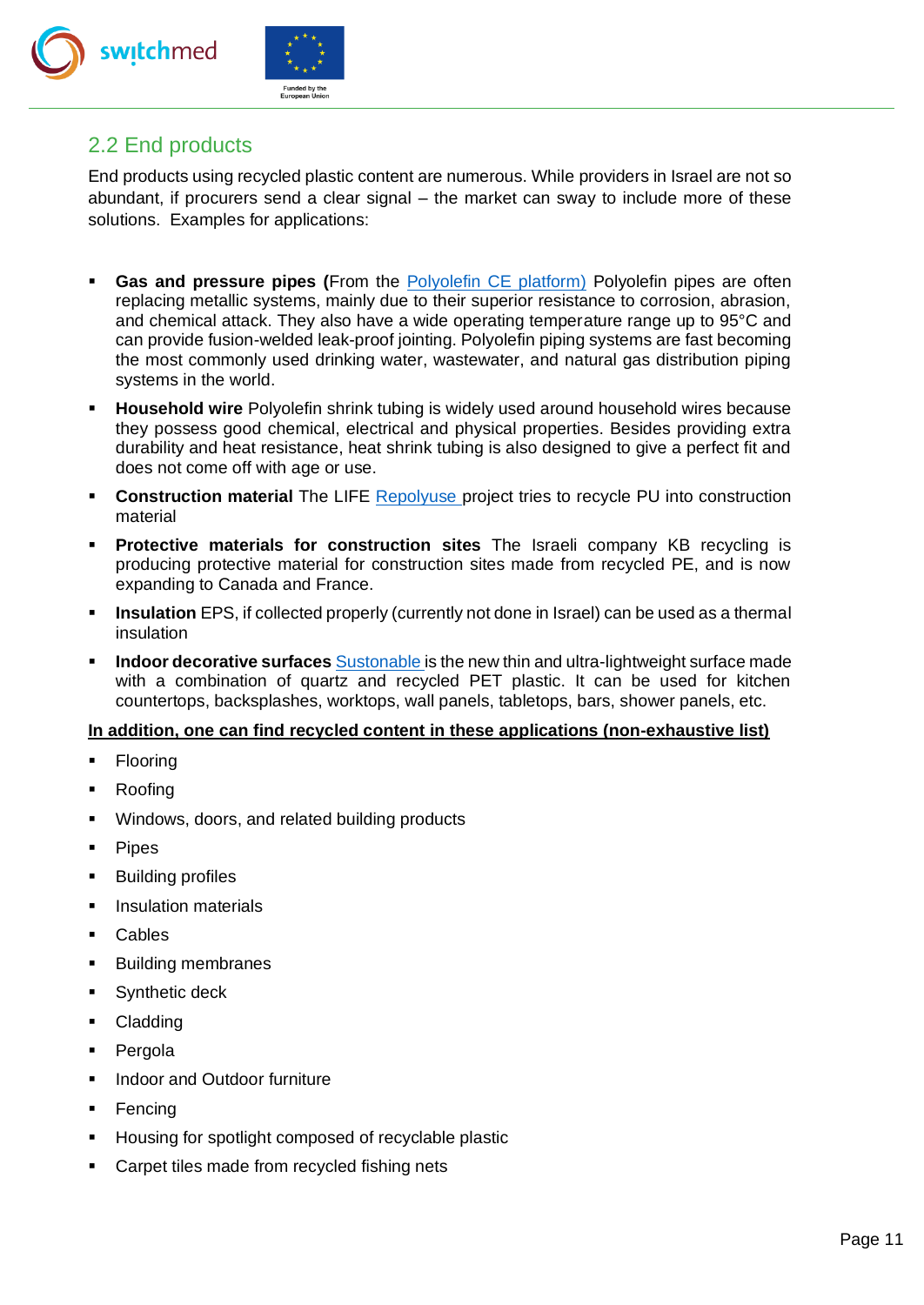



- Safety surface from recycled PE
- Flat Solid Polycarbonate Sheet, PALGAURD<sup>®</sup>
- Oils for furniture polishes and silicone sealant.
- Recycled plastic lumber<sup>2</sup>
- **•** Ground reinforcement grid
- Recycled plastic information stands
- **EXECUTE:** Bricks made from recycled plastic and rubber<sup>3</sup>
- $\blacksquare$  Plastic ceiling panels<sup>4</sup>
- Recycled plastic gates
- Recycled plastic raised beds for gardening
- Recycled plastic cable cover
- Recycled plastic trees stakes

<sup>2</sup> https://www.sciencedaily.com/releases/2016/07/160707140229.htm

<sup>3</sup> http://conceptosplasticos.com/conceptos-plasticos.html

<sup>4</sup> https://www.doityourself.com/stry/pros-and-cons-of-plastic-ceiling-panels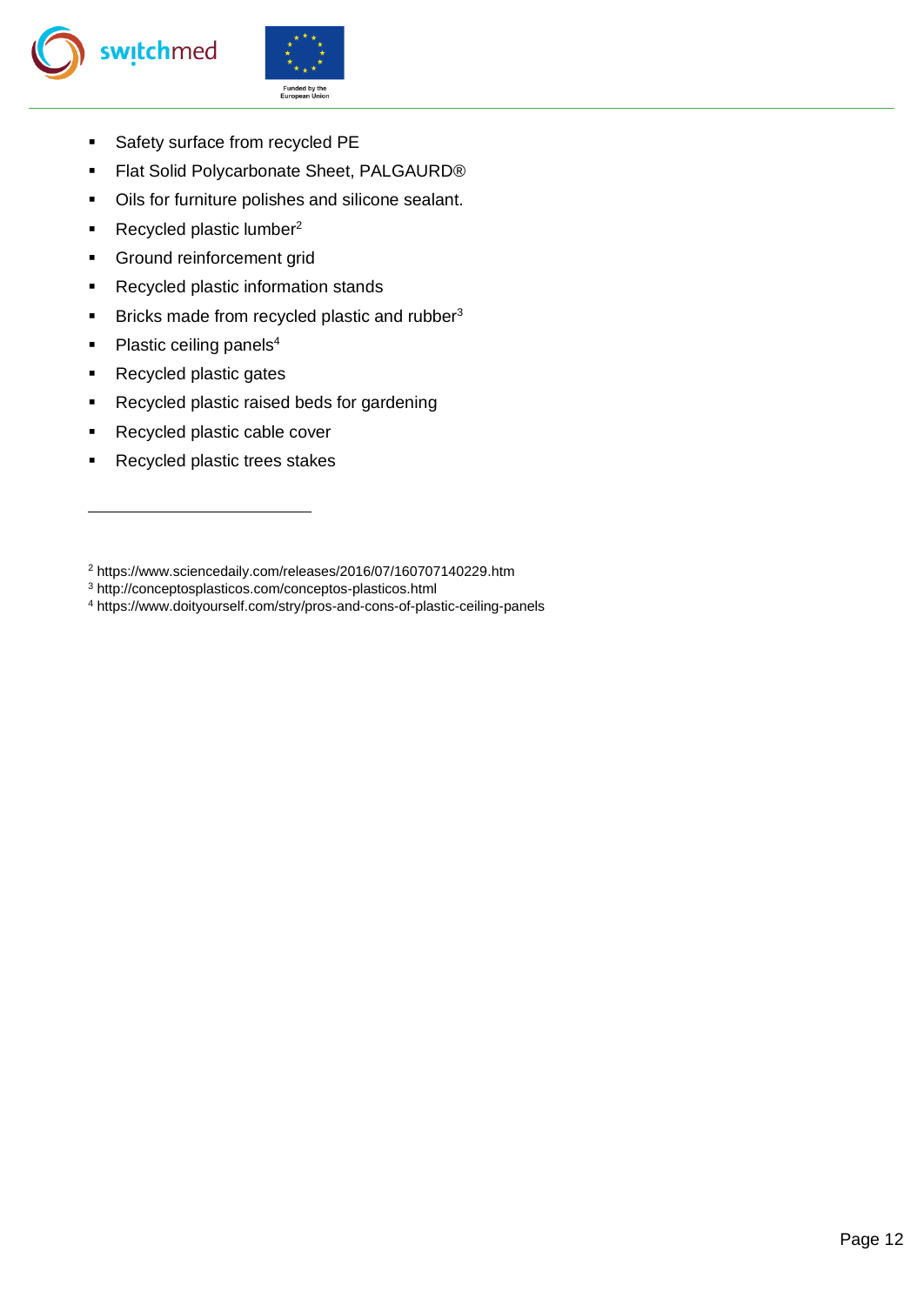

# <span id="page-12-0"></span>3. Israeli building and construction standards, and public bodies buildings specifications

*Current status in regard to integration of recycled plastics* 

# <span id="page-12-1"></span>3.1 Standards:

switchmed

#### 3.1.1 SI 2300 - RULES FOR RECYCLING OF PLASTIC USED IN PRODUCTION OF NONPRESSURE PIPES: POLYETHYLENE

The standard permits the use of pre commercial waste from internal production, and the use of recycled raw materials that comply with the standard's physical and chemical requirements. The standard permits the use of raw material with no acceptable characteristics (deteriorated raw material) in the middle layer of multi-layer pipes.

#### 3.1.2 SI 5281 – GREEN BUILDING

The standard instructs and incentivizes the use of recycled materials with a content of 10% and 20% recycled material in a material that was used for the construction of the building, awarding 0.5-1 points and 1-1.5 points, respectively (Residential part, section 4.2 - Recycled materials). The building material must meet the requirements of Israeli standards and the relevant Israeli eco-label in order to obtain the points.

#### 3.1.3 SI 1886 - SUBBASES AND SELECTED FILL MATERIALS FOR HIGHWAYS, APRONS, AND AIRFIELD

Plastic is defined as a light non-mineral substance. The standard allows a composition of 0.5- 0.7% light non-mineral for subbase and subgrade. The subbed must comply with the physical specifications that are required in the standard. Similar standards abroad allow content of 0.5- 2% of non-mineral materials such as plastic.

#### *3.1.4* SI 362 - HOT ASPHALT MIXTURES

The standard does not address recycled content but instructs in clause 2.2 that the bitumen composition in the asphalt mixture is according to SI 161 – 1, which permits the use of recycled organic matter.

#### 3.1.5 SI 161 – 1 - BITUMEN FOR ASPHALT PAVEMENTS: ASPHALTIC BITUMEN (ASPHALT CEMENT)

The standard determines that the bitumen will be produced from oil distillation residues and permits the addition of organic matter including recycled organic matter, as long as it complies with the physical and chemical specifications required in the standard.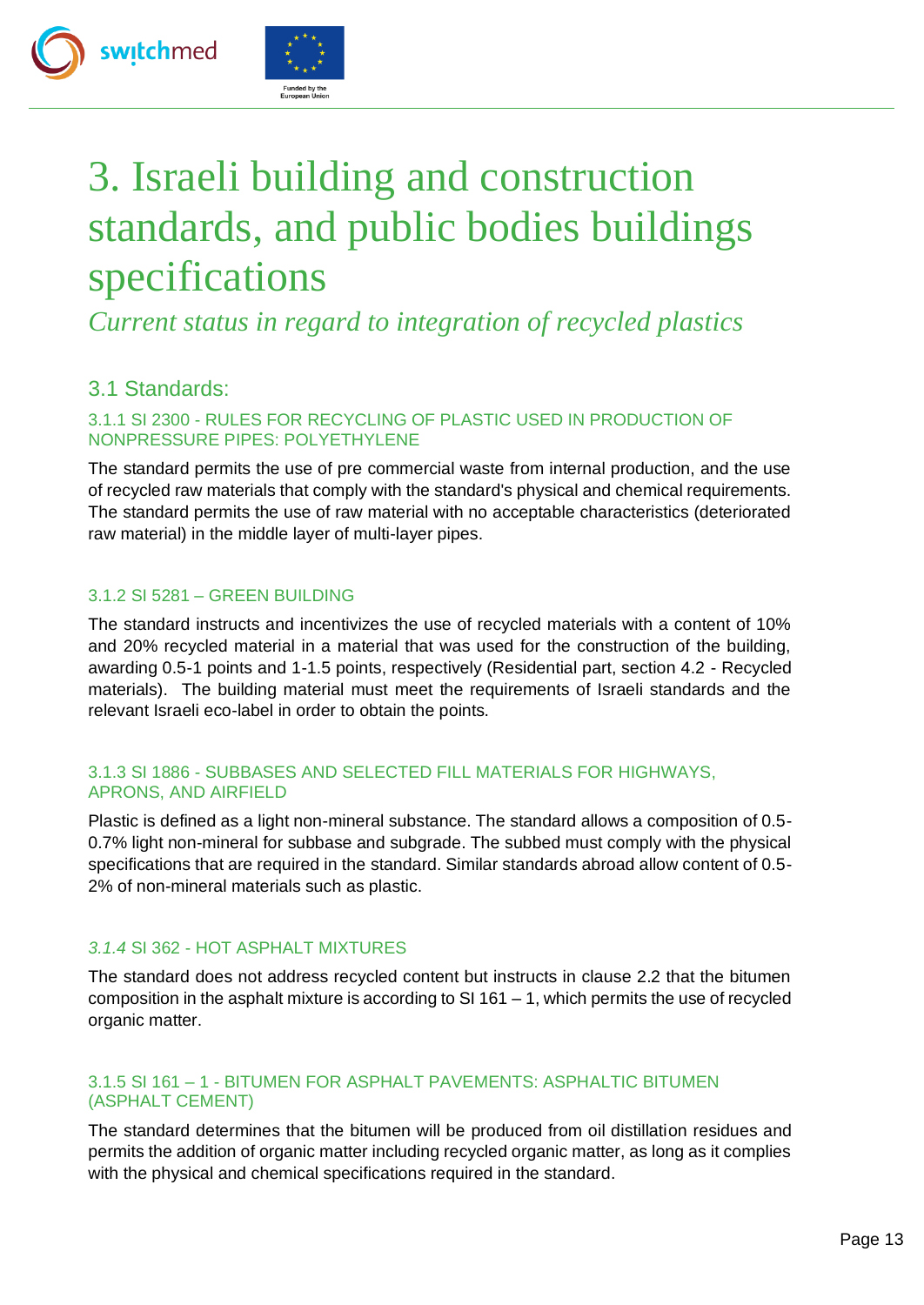

#### 3.1.6 SI 5111-2 - PLASTIC PIPING SYSTEMS FOR HOT AND COLD WATER INSTALLATIONS INSIDE BUILDINGS- POLYPROPYLENE (PP) PIPES (an adaption of ISO 15874-2)

Clause 4.1 - The material from which the pipe is made shall be polypropylene (PP).

There is no reference to recycled polypropylene. Issues that might prevent the use of recycled PP are the appearance (clause 5.1), mechanical characteristics (clause 7, table 9), and physical and chemical characteristics of pipes (Clause 8, Table 10).

#### 3.1.7 SI 4427-2 PLASTICS PIPING SYSTEMS - POLYETHYLENE (PE) PIPES AND FITTING FOR WATER SUPPLY, DRAINAGE AND SEWERAGE UNDER PRESSURE: PIPES (an adoption of ISO 4427-2)

Clause 4.6 – Compound shall be designated by the material type (PE). Issues that might prevent the use of recycled PE are the appearance (clause 5.1), mechanical characteristics (clause 7.2, table 3), and physical characteristics of pipes (Clause 8, Table 5).

#### 3.1.8 SI 4427-3 – PLASTICS PIPING SYSTEMS - POLYETHYLENE (PE) PIPES AND FITTINGS FOR WATER SUPPLY, DRAINAGE, AND SEWERAGE UNDER PRESSURE: **FITTINGS**

Similar to 3.1.7

#### 3.1.9 SI 8779 - PLASTICS PIPING SYSTEMS-POLYETHYLENE (PE) PIPES FOR IRRIGATION – SPECIFICATIONS (an adoption of ISO 8779)

The standard permits use of re-processable and recyclable material (Clause  $4.2$ ) – clean reprocessable material generated from the manufacturer's production process may be used, if it is derived from the same resin as used for the relevant production.

The material used for the manufacture of pipes shall conform to the physical characteristics given in table 1 that appears in the standard (Clause 4.3).

#### 3.1.10 SII Specification 53 - WASTE FITTINGS MADE OF PLASTICS: WASTE SYSTEMS FOR BATH

Clause 105 – the fittings will be made from polypropylene or other similar plastic with similar physical and mechanical characteristics.

#### 3.1.11 SII Specification 54 - WASTE FITTINGS MADE OF PLASTICS: WASTE SYSTEMS FOR SHOWER BATH

Similar to 3.1.10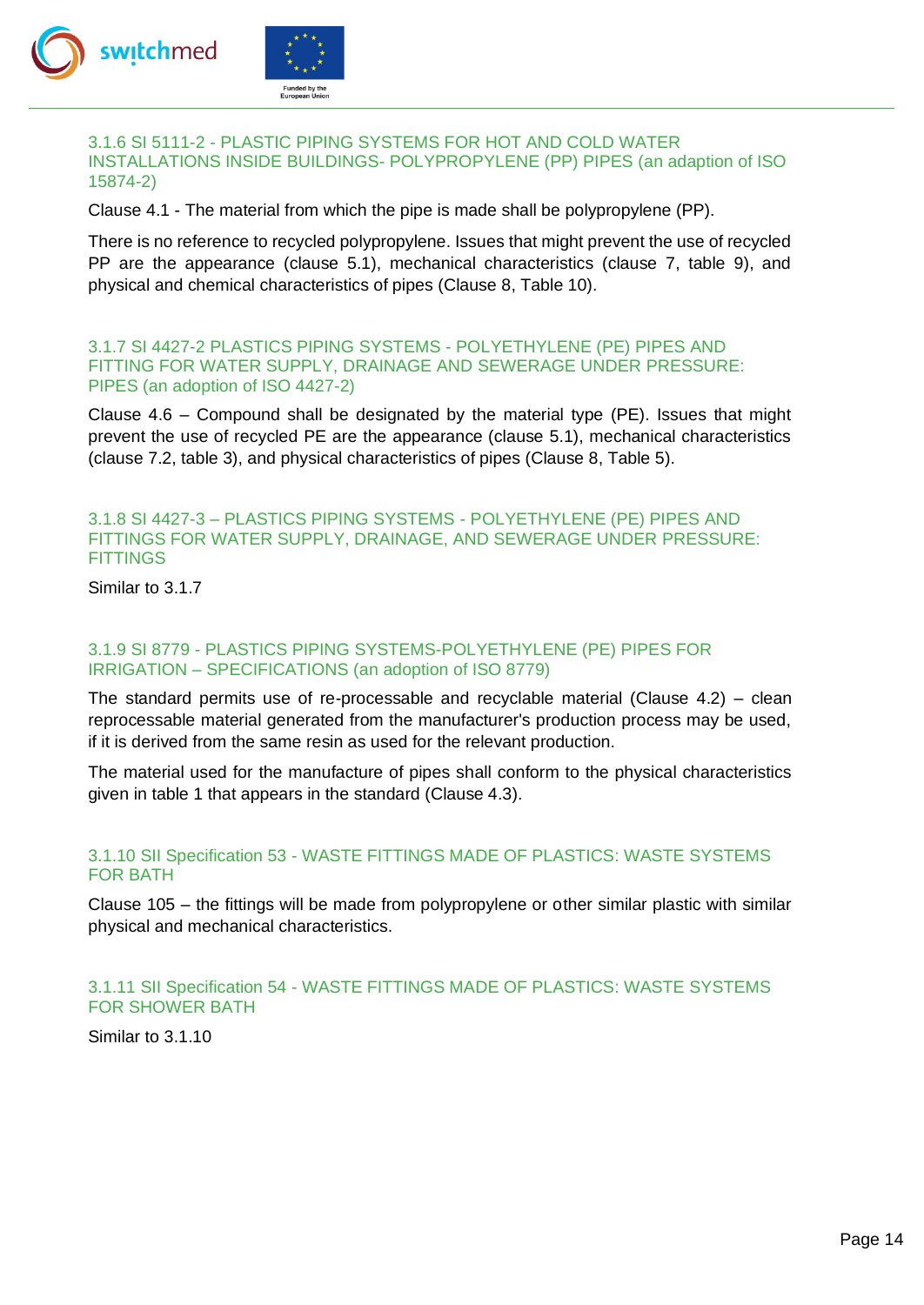



# <span id="page-14-0"></span>4.2 Public bodies' specifications

#### 4.2.1 The Government facilities administration

The Government facilities administration specifications are used for new construction and generally do not address specific products or materials to be used. Nonetheless the following sections of the specs were found to be relevant for inclusion of requirements for products made of recycled plastic (see specific recommendations in chapter 5)

| Clause no. | Clause name               | <b>Explanation</b>                                                                   |
|------------|---------------------------|--------------------------------------------------------------------------------------|
| 0.49       | Recycling                 | Expanding the clause about plastic and not only<br>'recycled construction materials' |
| 90.18      | Materials and products    | Reference about recycled plastic                                                     |
| 90.805     | Ceiling\ Paving\ Flooring | Reference about recycled plastic                                                     |
| 90.806     | Interior walls            | Reference about recycled plastic                                                     |
| 90.1003    | Roads and parking lots    | Reference about recycled plastic                                                     |

Recommended products with the potential to contain recycled material that can be added to the government facilities administration building specs:

- Synthetic deck
- Cladding
- Fencing
- Housing for spotlight composed of recyclable plastic
- Safety surface from recycled PE
- Recycled plastic lumber
- **•** Ground reinforcement grid
- Recycled plastic information stands
- Bricks made from recycled plastic and rubber
- Plastic ceiling panels
- Recycled plastic bench
- Recycled plastic gates
- Recycled plastic raised beds for gardening
- Recycled plastic cable cover
- Recycled plastic trees stakes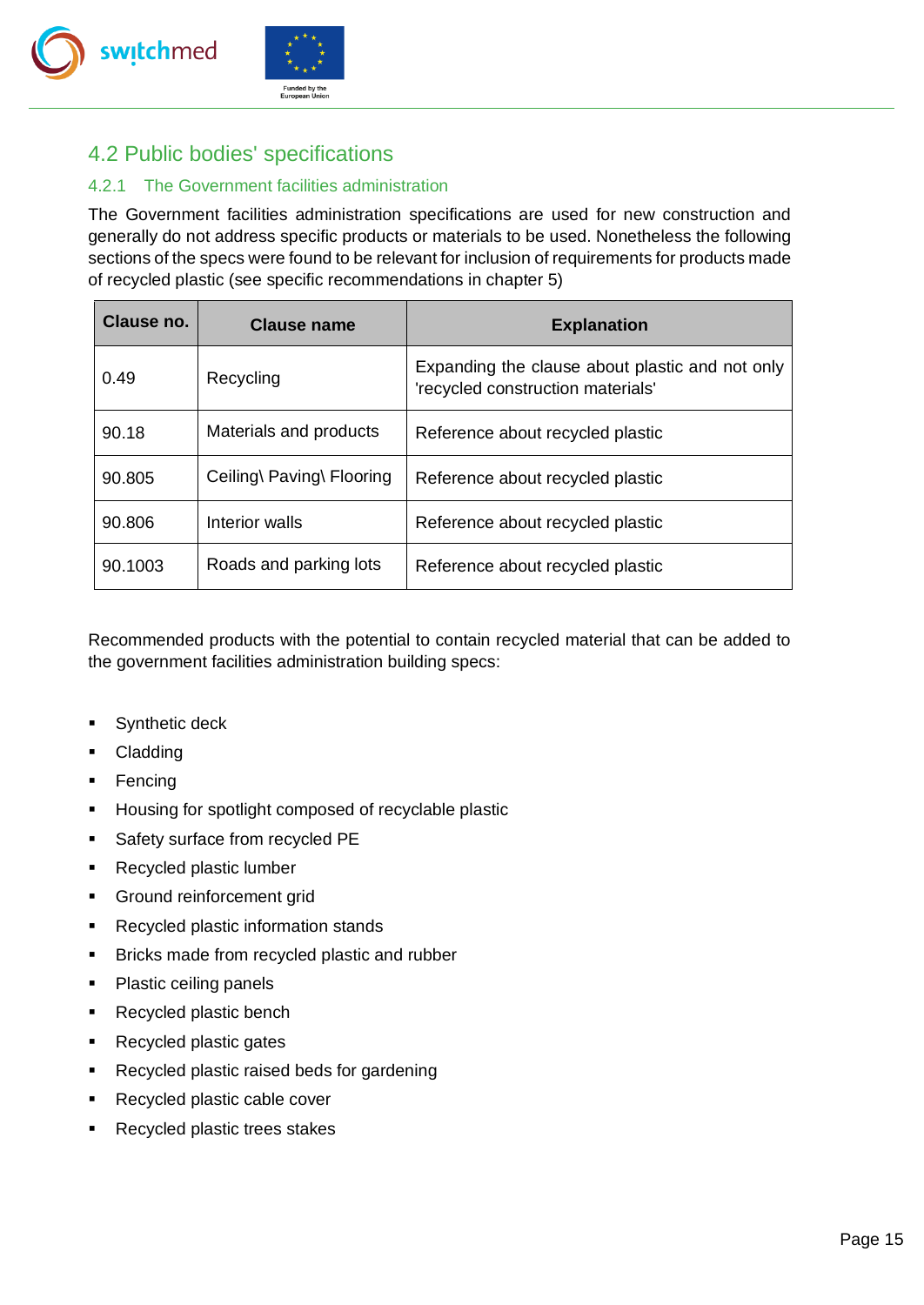



### 4.2.2 The Blue Book - General specification for construction works

| Clause no.                        | <b>Explanation</b>                                                                                                                                              |
|-----------------------------------|-----------------------------------------------------------------------------------------------------------------------------------------------------------------|
| <u> Part 1 – Earthworks</u>       |                                                                                                                                                                 |
| Clause 01.04.04                   | The use of recycled materials is allowed.<br>The composition of non-mineral materials must not exceed<br>$0.5\%$ (w/w).                                         |
| Clause 01.04.05                   | The subbed for roads must comply with the specifications in<br>part 51 – Road construction works                                                                |
| Part 51 - Road construction works |                                                                                                                                                                 |
|                                   | The composition of the asphalt mixture must comply with SI<br>362 and there is an additional reference regarding the<br>composition of recycled organic matter. |
|                                   | The specification of the asphalt mixture must comply with<br>tables 11.14/13, 11.14/15, 11.14/11.                                                               |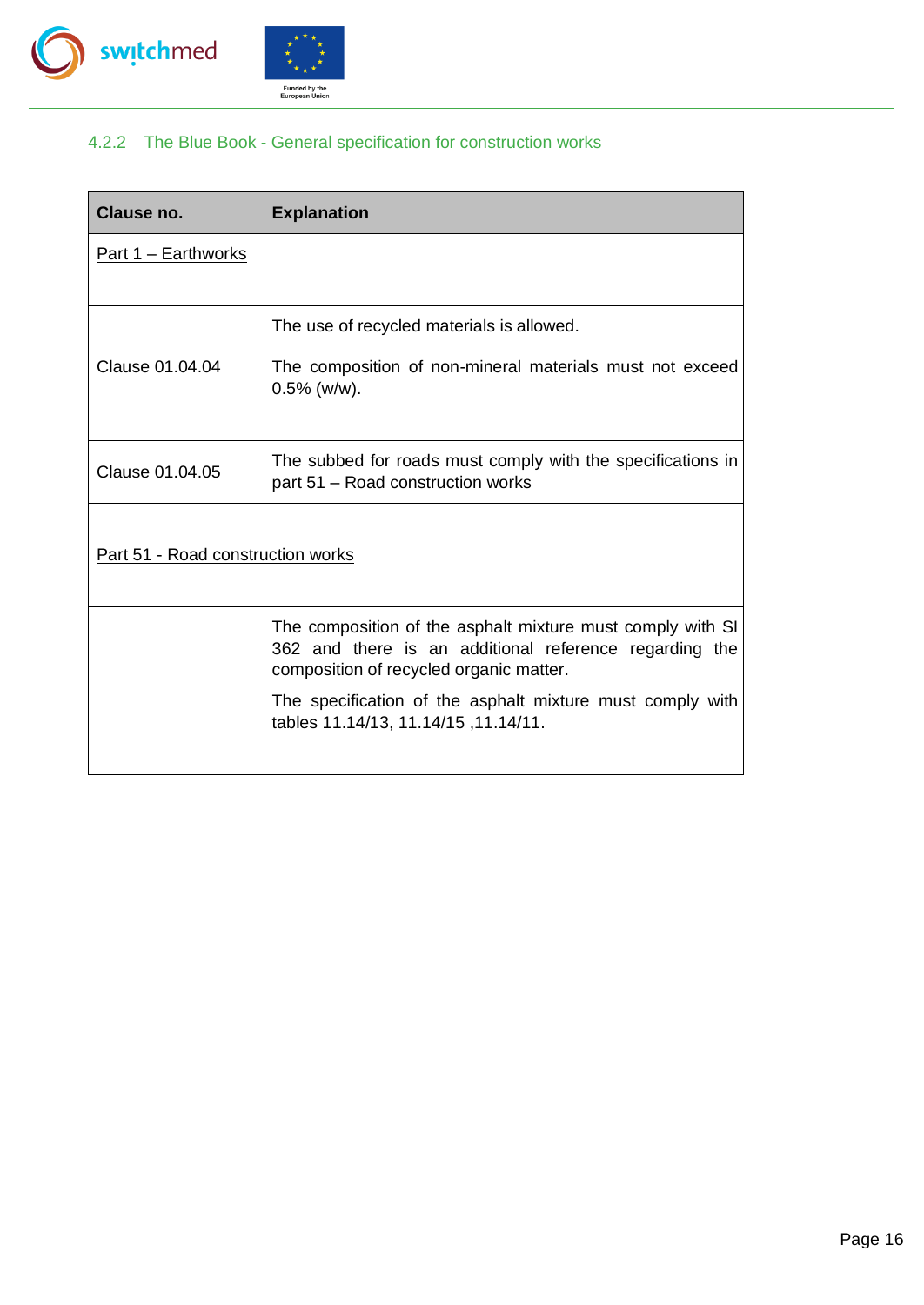



# <span id="page-16-0"></span>4. Recommendations for integrating recycled plastic in Israeli standards and building specifications

# 4.1 Recommendation 1

The main opportunity for using recycled plastic is as a filler material in subbed and asphalt roads.

It is important to consider that the technologies are in the early stages and must comply with other specifications of the subbed and asphalt.

The asphalt and subbed with the recycled content must comply with the physical and chemical specifications. Various plastic mixtures might achieve different results and should be used cautiously.

It is also very important to make sure that the use of recycled plastic will not harm the environment and will not contaminate soil and water sources. Relevant standards to implement: SI 161 – 1.

# 4.2 Recommendation 2

Products related to standards SI 5111-2, 4427-2, 4427-3 and 8779, (standards that permit the usage of recyclable content) have the potential to implement recycled content. Further testing is needed to calculate the maximum recycled content possible that will also match the physical and chemical requirements in the standard. Examples from other places in the world can be found in Australia<sup>5</sup>, North America<sup>6</sup> and more.

## 4.3 Recommendation 3

SI 5281 Green building standard:

More than 35 local authorities in Israel require implementation of the SI 5281 Green building standard in new buildings and it is expected to become mandatory across all new construction by the end of 2023.

#### 4.3.1 Recommendation 3.1

The standard supports the use of recycled building materials (including plastic) by giving credits for recycled materials used in the construction project. Currently the standard is going through a revision - an opportunity to increase the number of credits given to recycled plastic content.

<sup>5</sup> 5 http://rpmpipes.com.au /

<sup>6</sup> https://www.drainagecontractor.com/making-pipe-from-recycled-plastic-to-reduce-plastic-waste-2466 /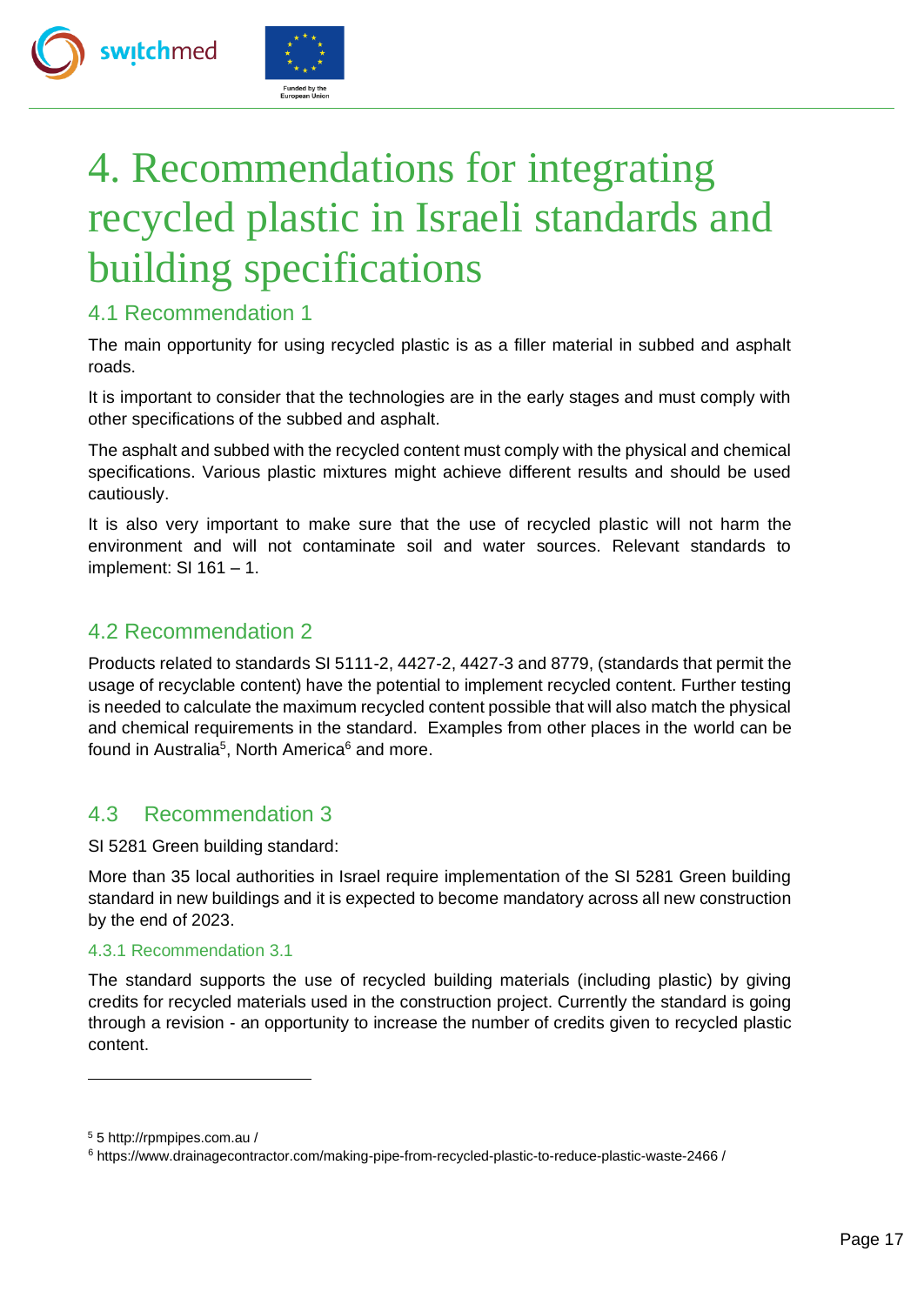



#### 4.3.2 Recommendation 3.2

Section 9 (Innovation) – adding a possibility to get credits for creating a "Building material Passport" - a document listing all the materials and amounts used for the construction of the building. The passport can be used for more efficient recycling as the amounts of each material in the building will be known and the relevant recycling process can be planned and executed. It is recommended to instruct for such a document in every new building in Israel and establish a format and a national database for all these documents which will become Israel's construction materials inventories database.

#### 4.3.3 Recommendation 3.3

Green building standards must relate to the quality of waste separation at the construction site ('at source') and award points for projects that provide separated waste. The previous SI 5281 from the year 2011 had provided credits for waste separation on the construction site (element 8.1). The current standard (SI 5281 2016) no longer provides credits for waste separation on site. We recommend to re-implement the credits provided for waste separation on-site in the revision of the SI 5281 that is in the works now and is expected to be finalized in 2023.

## 4.4 Recommendation 4

The demolition process of buildings has a great potential for recycling. The lack of an Israeli demolition standard (such as BS 6187:2011 or similar) allows the demolition process of buildings to be breached and with little supervision. There should be a standard for full and partial demolition with guidance on material recycling.

Current demolition standard only relates to subjects such as noise, dust, air pollution, and asbestos treatment but a comprehensive standard will cover recycling potential as well. It is recommended that the standard requires an expert audit before the demolition, to recommend the most suited practices to increase salvage and recycling potential relevant for the specific building and area.

## 4.5 Recommendation 5

It is recommended to add the following texts to the government facilities administration specifications

| Clause no. | <b>Suggested specification</b>                                                                                                                |
|------------|-----------------------------------------------------------------------------------------------------------------------------------------------|
| 0.49       | The contractor will apply to the instruction of the accountant general:<br>prefer usage of recycled materials (including recycled plastics)   |
| 0.49       | Requiring a "Building material Passport" to increase the potential of<br>recycling the building materials at the end of life of the building. |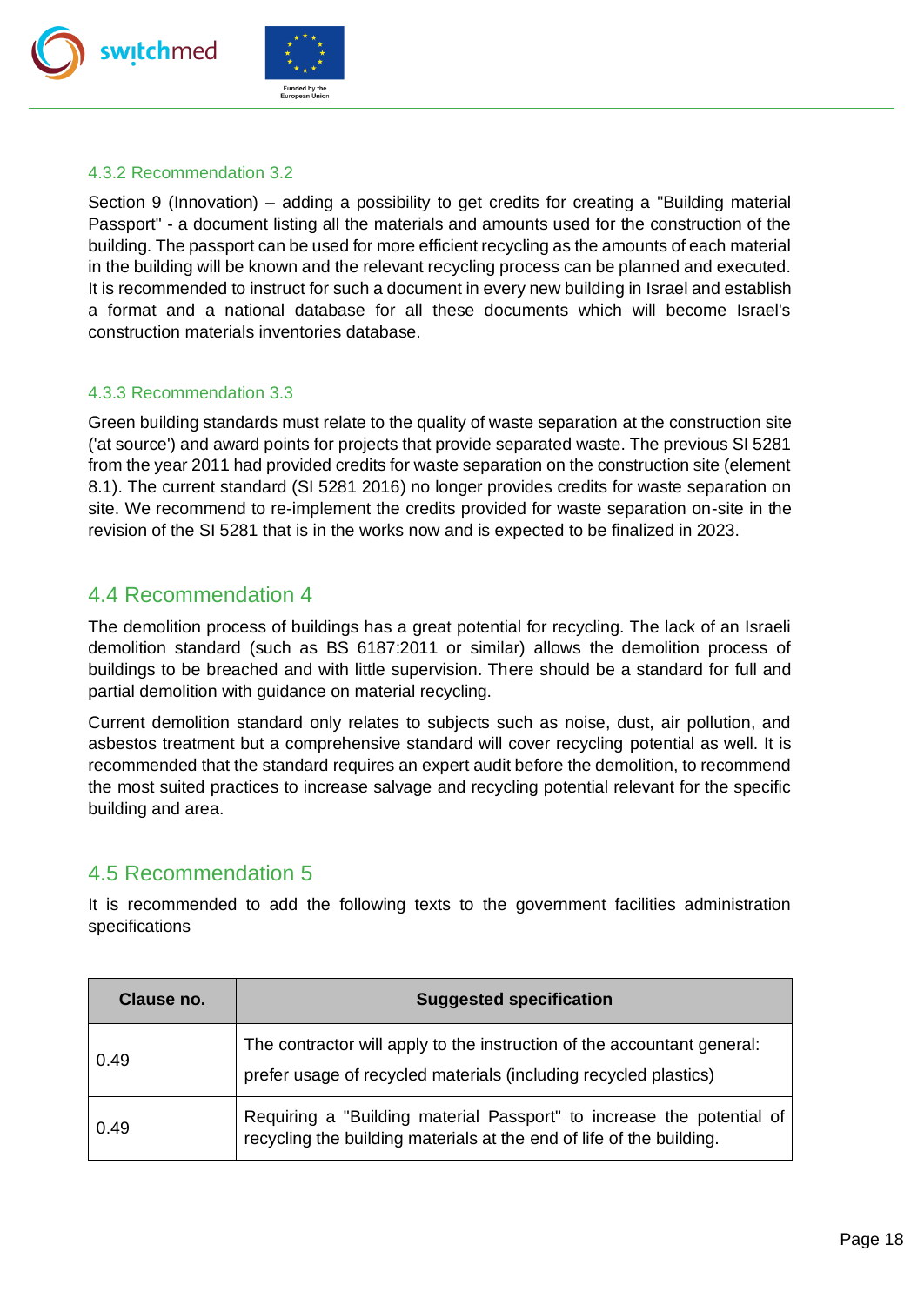



| 90.08.1   | All materials will be top quality and if possible, with recycled content that<br>does not harm the quality            |
|-----------|-----------------------------------------------------------------------------------------------------------------------|
| 90.806.4  | Usage of thermal insulation with recycled content will be preferable for<br>the same performances of virgin material  |
| 90.806.5  | Usage of acoustic insulation with recycled content will be preferable for<br>the same performances of virgin material |
| 90.1003.6 | The usage of asphalt with recycled plastic content will be tested and<br>preferred if possible                        |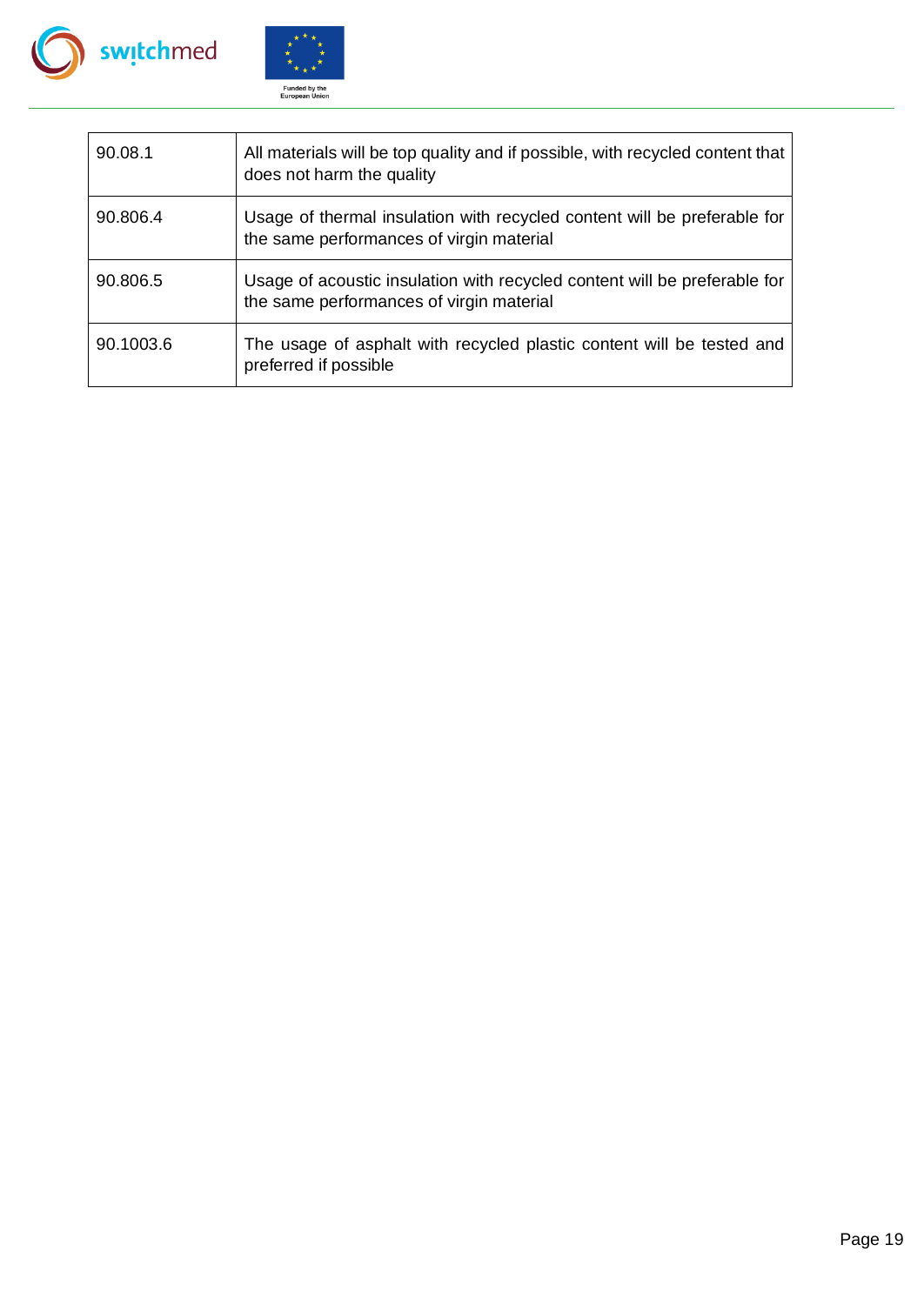



# <span id="page-19-0"></span>Annex 1: certification schemes

**[Guide to Sustainable Building Certification](https://sbi.dk/Assets/Guide-to-sustainable-building-certifications/Guide-to-sustainable-building-certifications-August-2018-e-bog.pdf)** by the Danish Green Building Council includes an overview of the frequently used building certifications with a specific section on recycling. The certification schemes that are analyzed are Active House, BREEAM, DGNB, Green Star, HQE, LEED, Living Building Challenge, Miljöbyggnad, Nordic Swan, and WELL, all to be found in the table below.

The certifications with an environmental focus according to the guide are Active House, BREEAM, Green Star, LEED, Miljöbyggnad, and Nordic Swan. Certifications with a primary focus on the social dimension: HQE, Living Building Challenge, and WELL (almost entirely focused on social aspects). DGNB is focusing almost equally on the three sustainability dimensions: social, environmental, and economic.

| <b>Verification Scheme</b>                                                                                | <b>Description</b>                                                                                                                                                                                                                                                    |
|-----------------------------------------------------------------------------------------------------------|-----------------------------------------------------------------------------------------------------------------------------------------------------------------------------------------------------------------------------------------------------------------------|
| <b>Leadership in Energy</b><br>Environmental<br>and<br>Design (LEED)                                      | Building standards to address energy efficiency, water conservation,<br>site selection, material selection, daylighting, and waste reduction.                                                                                                                         |
| <b>Building Research</b><br><b>Establishment</b><br>Environmental<br><b>Assessment Method</b><br>(BREEAM) | Rating system measured across 9 categories: management, health<br>and wellbeing, transport, water, materials, land use and ecology, and<br>pollution. Aims at making buildings more sustainable, as well as<br>improving building performance and efficiency.         |
| <b>BREEAM New</b><br><b>Construction</b>                                                                  | Used to assess the design, construction, intended use, and<br>futureproofing of new building developments, including the local,<br>natural or manmade environment surrounding the building.                                                                           |
| <b>DGNB</b>                                                                                               | Covers the assessment of the whole life cycle of the building, including<br>endof-life and thereby CDW.                                                                                                                                                               |
| <b>HQE</b>                                                                                                | HQE is the French certification awarded to building construction and<br>management as well as urban planning projects. HQE promotes best<br>practices, sustainable quality in building projects and offers expert<br>guidance throughout the lifetime of the project. |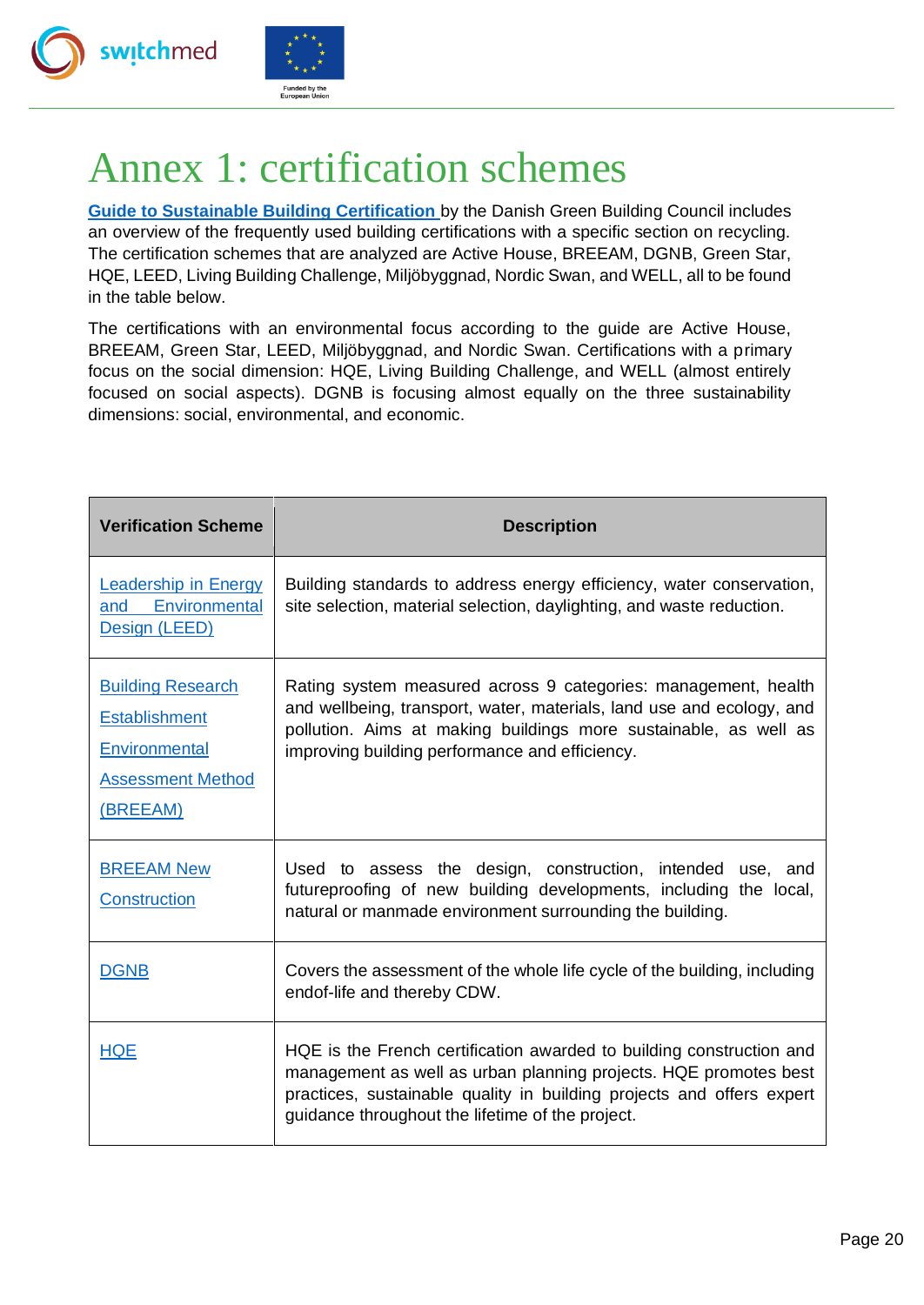



| EDGE                                                  | EDGE is a green building certification system developed by the<br>International Finance Corporation, which is part of the World Bank.<br>EDGE stands for Excellence in Design for Greater Efficiencies, and the<br>certification has the goal of reducing the environmental impact of<br>buildings in three areas: direct energy consumption, water<br>consumption, and the energy footprint of construction materials (e.g.,<br>Asia Green Real Estate requires all projects that apply for financing to<br>commit to EDGE certification before they can receive funding). |
|-------------------------------------------------------|-----------------------------------------------------------------------------------------------------------------------------------------------------------------------------------------------------------------------------------------------------------------------------------------------------------------------------------------------------------------------------------------------------------------------------------------------------------------------------------------------------------------------------------------------------------------------------|
| <b>WELL</b><br><b>Building</b><br>Standard (IWBI)     | A roadmap for creating and certifying spaces that advance human<br>health and well-being.                                                                                                                                                                                                                                                                                                                                                                                                                                                                                   |
| <b>Green Globes</b>                                   | An online assessment protocol, rating system, and guidance for green<br>building design, operation, and management. It is interactive, flexible<br>and affordable, and provides market recognition of a building's<br>environmental attributes through third-party assessment.                                                                                                                                                                                                                                                                                              |
| <u>Miljöbyggnad</u>                                   | Green building certification program created by the Sweden Green<br>Building Council in 2010. Including both new construction and existing<br>building pathways, buildings can earn gold, silver, or bronze<br>certification levels. Focuses on indoor environmental quality, energy<br>use, and material use. Miljöbyggnad uses principles from LEED and<br>BREEAM to develop its certification attributes.                                                                                                                                                                |
| <b>Building</b><br>Living<br>Challenge (Core)         | 10 best practice achievements that a building must obtain to be<br>considered a green or sustainable building. It puts the connection to<br>nature, equity and the need for a building to be loved on even footing<br>with the typical water, energy, and materials concerns.                                                                                                                                                                                                                                                                                               |
|                                                       | 20% or more of the materials construction budget must come from<br>within 500 kilometers of the construction site.<br>The project must divert 80% of the construction waste material from the<br>landfill and provide dedicated infrastructure for the collection of<br>recyclables and compostable food scraps during occupancy. When a<br>project is targeting all Materials Imperatives, it is not necessary to<br>document this Imperative, since all requirements are superseded by<br>Imperatives 13-16.                                                              |
| <b>BCA Green Mark</b><br><b>Scheme</b><br>(Singapore) | Green certification program on the development of sustainable<br>buildings in Singapore. Focuses on energy efficiency, water efficiency,<br>environmental protection, indoor environmental quality, and innovation<br>features.                                                                                                                                                                                                                                                                                                                                             |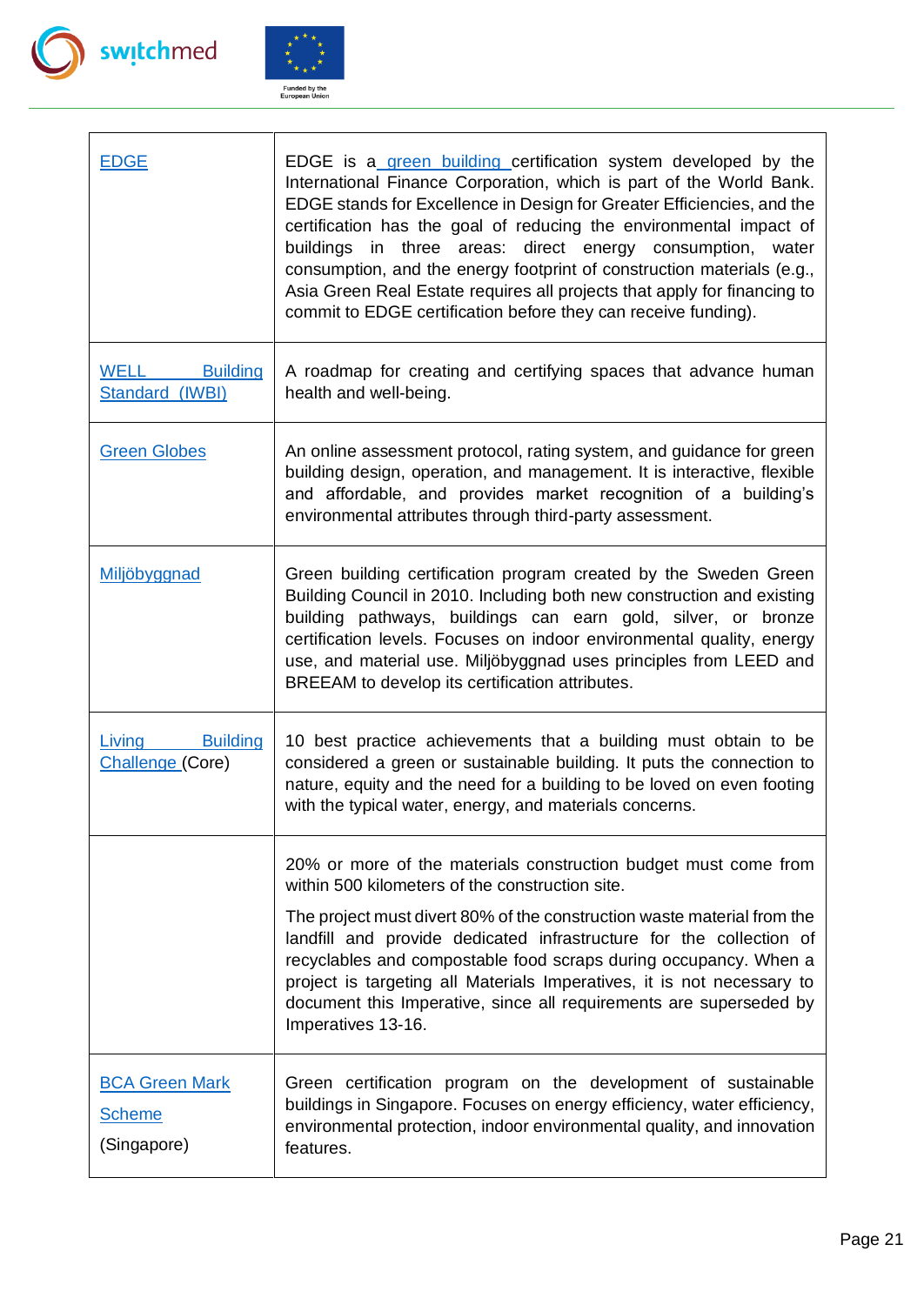

 $\mathbf{r}$ 



| <b>Plus</b><br>(Hong<br><b>Beam</b><br>Kong)     | BEAM Plus New Buildings covers the demolition, planning, design,<br>construction, and commissioning of a new building project.                                                                                                                                                                                                                                                                                                                                                       |
|--------------------------------------------------|--------------------------------------------------------------------------------------------------------------------------------------------------------------------------------------------------------------------------------------------------------------------------------------------------------------------------------------------------------------------------------------------------------------------------------------------------------------------------------------|
| <u>CASBEE</u><br>(Japan)                         | Used for both new construction and existing buildings throughout<br>Japan. Starting in 2005, earning a CASBEE certification became<br>mandatory in 24 Japanese municipalities. Designed to reduce the life<br>cycle of resource use, as well as improve the quality of life for building<br>occupants and the surrounding community.                                                                                                                                                 |
| <b>Pearl Rating System</b><br>for Estidama (UAE) | The PBRS encourages water, energy, and waste minimization, local<br>material use and aims to improve supply chains for sustainable and<br>recycled materials and products.                                                                                                                                                                                                                                                                                                           |
| <b>EuCertPlast</b>                               | Recognizes plastic recyclers operating to high standards. In addition,<br>the certification gives confidence to suppliers that any waste plastic<br>they deliver to recyclers certified under the scheme will be recycled as<br>per best practice, with respect for the environment, and in accordance<br>with national legislation and to customers. The certification also<br>indicates that the outputs produced comply with all relevant legal and<br>environmental legislation. |
| <b>Cradle to Cradle</b>                          | Cradle to cradle can be defined as the design and production of<br>products of all types in such a way that at the end of their life, they can<br>be truly recycled (upcycled), imitating nature's cycle with everything<br>either recycled or returned to the earth, directly or indirectly through<br>food, as a completely safe, non-toxic and biodegradable nutrient                                                                                                             |
| <b>DuboCalc</b>                                  | With DuboCalc all embedded environmental impacts of material used<br>can be calculated, from raw material extraction and production up to<br>and including demolition and recycling (the entire life cycle). DuboCalc<br>also calculates the energy consumed by infrastructure works during the<br>use phase.                                                                                                                                                                        |
| <b>INSIDE/INSIDE MCI</b>                         | Material Circularity Indicator for buildings.                                                                                                                                                                                                                                                                                                                                                                                                                                        |

L,